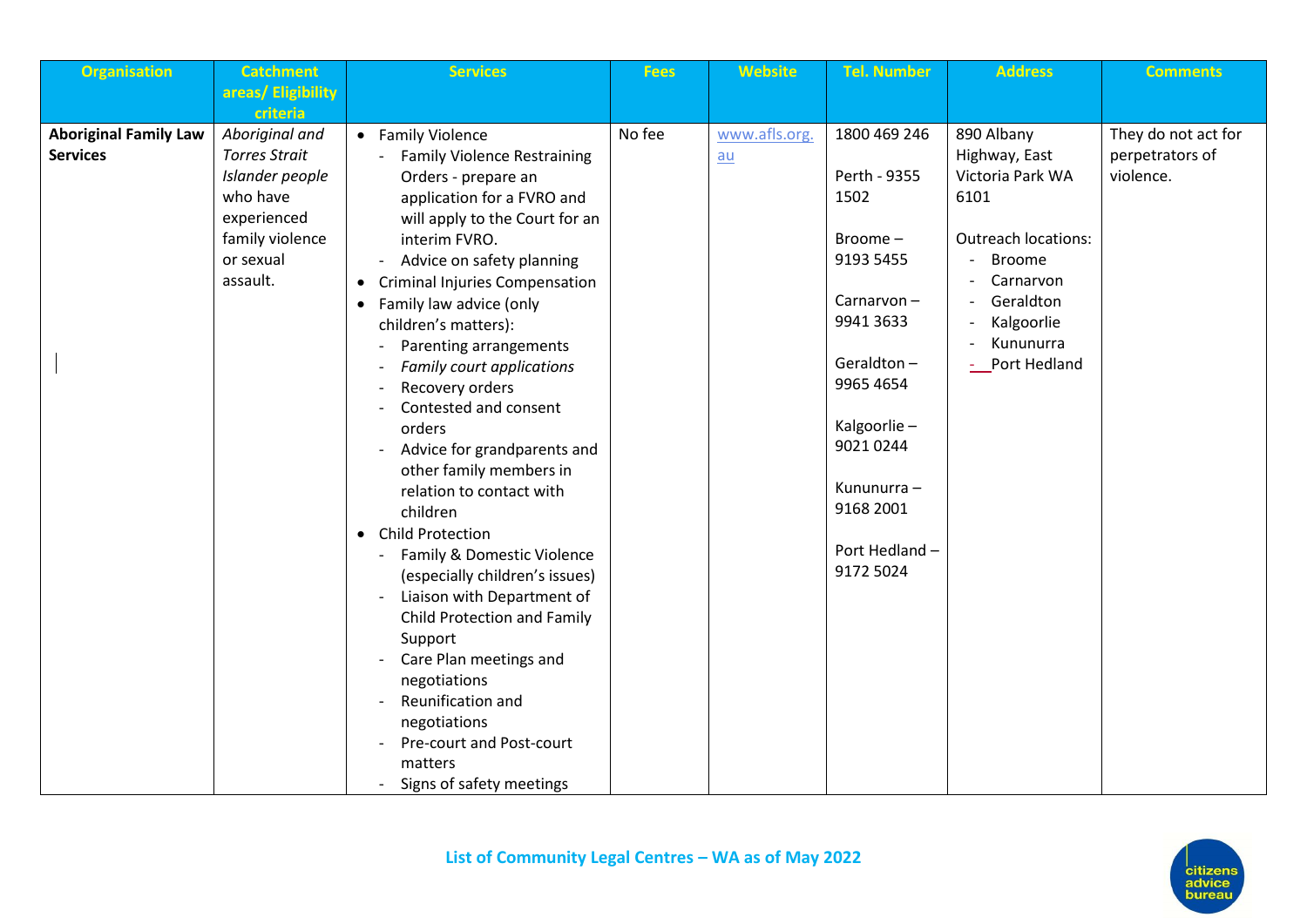|                                                     |                                                                                                   | Care and protection<br>proceedings<br>Advice on parent/family<br>members rights in relation<br>to contact with children<br>Advice on carers rights<br>• Other<br>Crisis intervention through<br>refuge and counselling<br>referrals, and applying for<br>interim Family Violence<br>Restraining Orders.<br>Attending police meetings<br>with clients<br>Referrals (as appropriate) to<br>housing & accommodation<br>services, medical,<br>accommodation,<br>counselling, legal and<br>financial.<br>Community engagement<br>Social support such as<br>development of safety<br>strategies, and help building<br>social and emotional<br>wellbeing. |        |                           |                                                                            |                                                                                                                                                                                                         |                                                                                                                                                                            |
|-----------------------------------------------------|---------------------------------------------------------------------------------------------------|----------------------------------------------------------------------------------------------------------------------------------------------------------------------------------------------------------------------------------------------------------------------------------------------------------------------------------------------------------------------------------------------------------------------------------------------------------------------------------------------------------------------------------------------------------------------------------------------------------------------------------------------------|--------|---------------------------|----------------------------------------------------------------------------|---------------------------------------------------------------------------------------------------------------------------------------------------------------------------------------------------------|----------------------------------------------------------------------------------------------------------------------------------------------------------------------------|
| <b>The Aboriginal Legal</b><br><b>Service of WA</b> | Aboriginal and<br><b>Torres Strait</b><br>Islander clients<br>residing in<br>Western<br>Australia | • Family law (children matters<br>only)<br>• Child Protection<br>(representation and advice for<br>parents and other family<br>members when the<br>Department of Communities -<br>Child Protection is involved or                                                                                                                                                                                                                                                                                                                                                                                                                                  | No fee | www.als.org.a<br><u>u</u> | 1800 019 900<br>Perth<br>Reception -<br>9265 6666<br>Albany - 9841<br>7833 | 7 Aberdeen Street<br>Perth WA 6000<br><b>Outreach locations:</b><br>Albany<br>$\overline{\phantom{a}}$<br><b>Broome</b><br>$\overline{\phantom{a}}$<br>Bunbury<br>$\overline{\phantom{a}}$<br>Carnarvon | *Assistance can only<br>be provided if the<br>case fits within<br>ALSWA's contract<br>with the Australian<br>Government and if<br>ALSWA has staff<br>available to help. If |



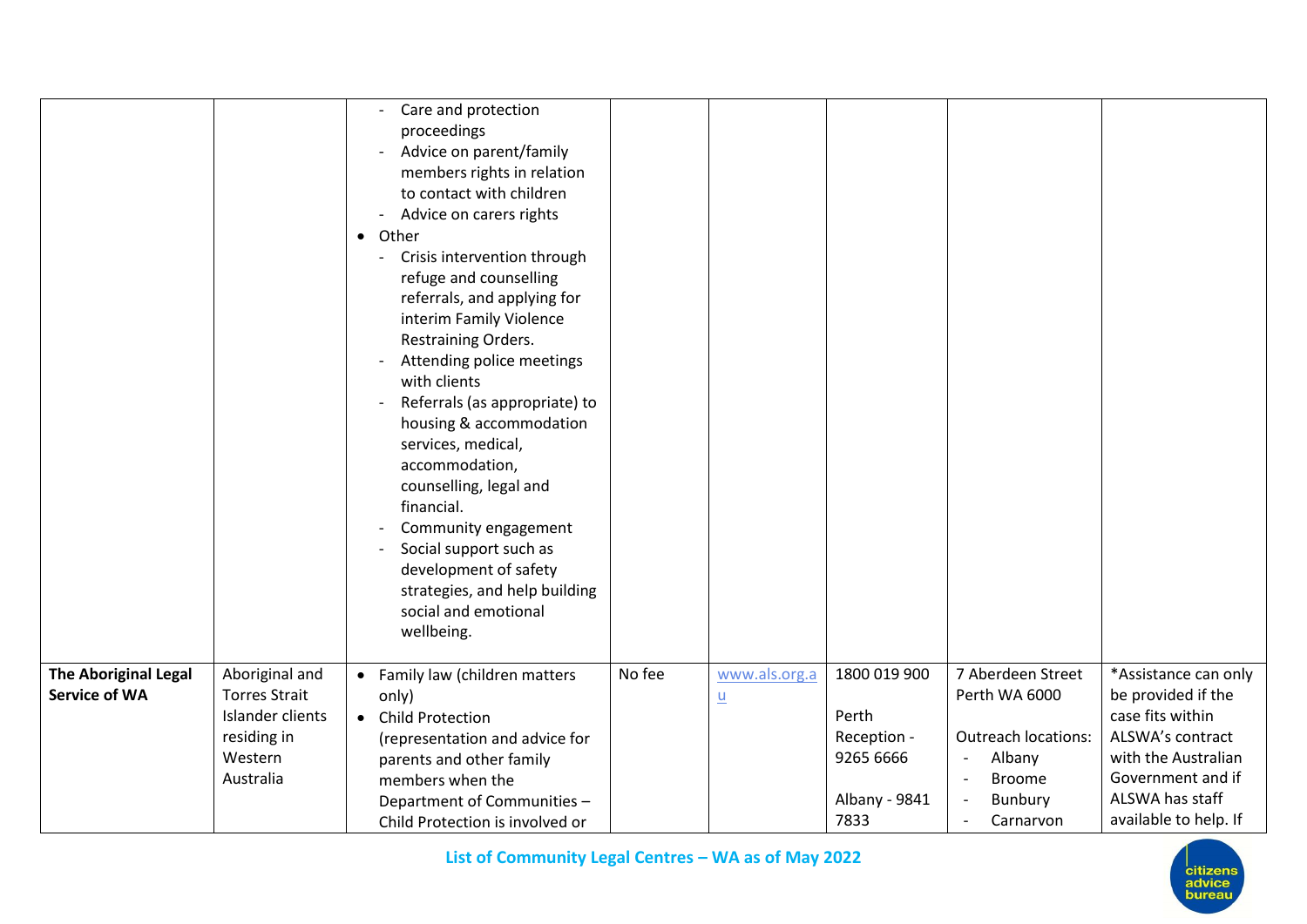| in the Family Court for                     | Derby<br>$\mathbb{L}$                                  | ALSWA is unable to    |
|---------------------------------------------|--------------------------------------------------------|-----------------------|
|                                             |                                                        |                       |
| parenting matters)                          | $\Box$<br><b>Broome - 9192</b><br>Geraldton            | help, they will refer |
| Criminal law (advice and<br>$\bullet$       | <b>Halls Creek</b><br>1189<br>$\overline{\phantom{a}}$ | you to another        |
| representation, visit clients in            | Kalgoorlie<br>$\overline{\phantom{a}}$                 | service for help.     |
| prison)                                     | Bunbury -<br>Kununurra<br>$\overline{\phantom{a}}$     |                       |
| Civil matters and Human Rights<br>$\bullet$ | 9791 2622<br>Northam<br>$\overline{\phantom{a}}$       | Perth: Mon - Fri      |
| (advice and representation)                 | South<br>$\overline{\phantom{a}}$                      | 8.30am - 5pm          |
| - Coronial investigations and               | Hedland<br>Carnarvon                                   |                       |
| inquests                                    | 9941 1534                                              | Albany: Mon-Fri       |
| - Police accountability                     |                                                        | 8.30am - 4.30pm       |
| - Young people in the justice               | Derby - 9192                                           |                       |
| system                                      | 1189                                                   | Broome: Mon-Fri       |
| Government accountability                   |                                                        | 8.30am - 5pm          |
|                                             | Geraldton -                                            |                       |
| (includes complaints and                    |                                                        | Carnarvon: Mon-Fri    |
| civil action against PTA or                 | 9921 4938                                              |                       |
| other government agencies                   |                                                        | 8.30am - 5pm          |
| - poor treatment and                        | Halls Creek -                                          |                       |
| discrimination)                             | 0429 793 532                                           | Geraldton: Mon - Fri  |
| False imprisonment                          |                                                        | 8.30am - 5pm          |
| (unlawful detention)                        | Kalgoorlie -                                           |                       |
| Prisoners' rights                           | 9021 3666                                              | Kalgoorlie: Mon-Fri   |
| Racial discrimination                       |                                                        | 8.30am - 5pm          |
|                                             | Kununurra -                                            |                       |
|                                             | 9168 1635                                              | Kununurra: Mon-       |
|                                             |                                                        | Fri 8.30am - 5pm      |
|                                             | Northam -                                              |                       |
|                                             | 9622 5933                                              | Northam: Mon-Fri      |
|                                             |                                                        | 8.30am - 5pm          |
|                                             | South Hedland                                          |                       |
|                                             | $-9172$ 1455                                           | South Hedland: Mon    |
|                                             |                                                        | - Fri 8.30am -        |
|                                             |                                                        |                       |
|                                             | Urgent                                                 | 4.30pm                |
|                                             | criminal                                               |                       |
|                                             | matters after                                          |                       |

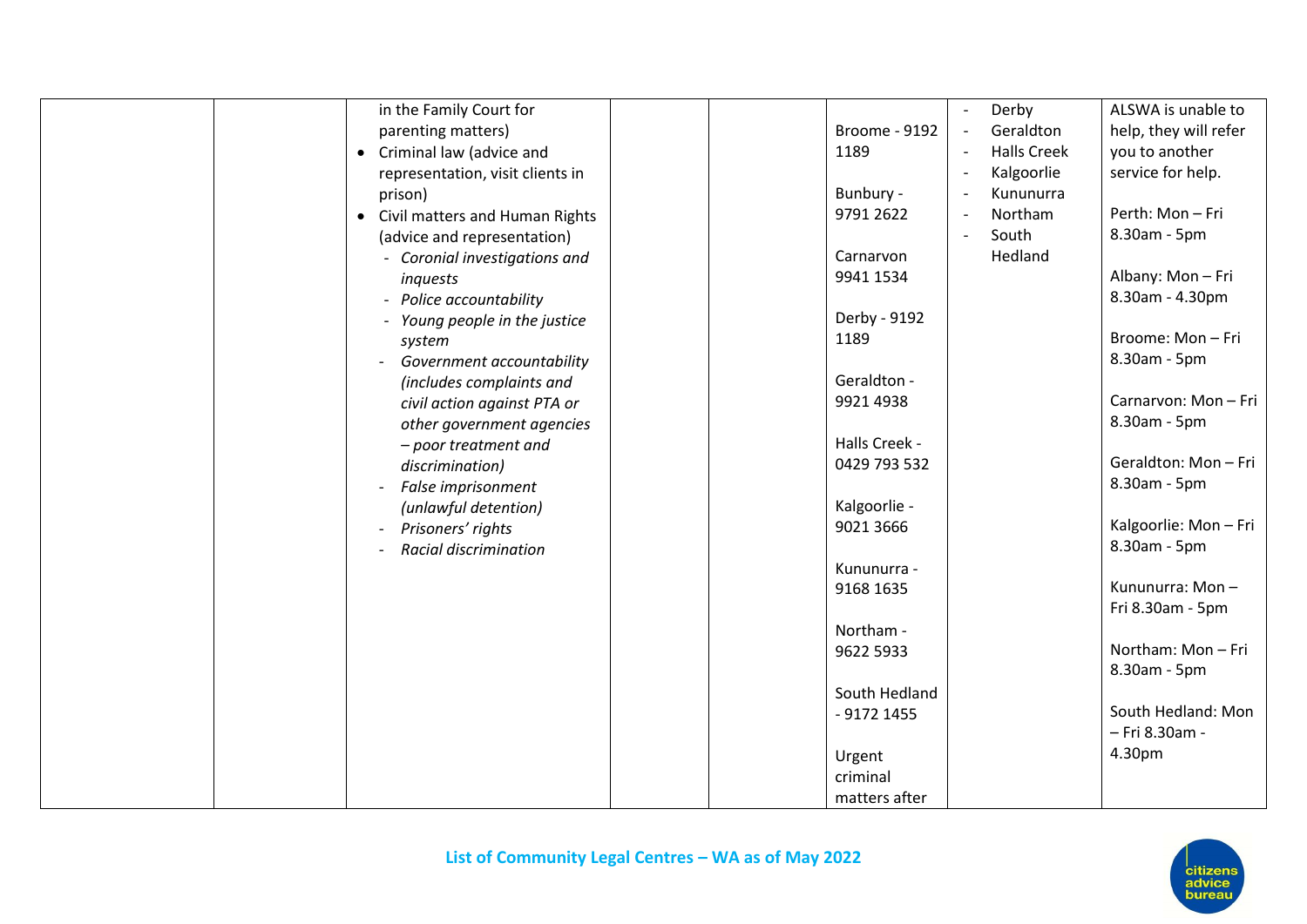| 9265 6644<br>No fee<br>Must be within<br>9842 8566<br>4/15 Peels Place,<br><b>Albany Community</b><br>• Cars & Driving<br>www.albanycl<br>the Great<br><b>Legal Centre</b><br>Albany WA 6330<br><b>Extraordinary Drivers</b><br>c.com.au<br>Southern<br>1800 606 060<br>Licenses<br><b>Outreach locations:</b><br>Revoking historical Driver's<br>region.<br>$\bullet$<br>Licence suspension<br><b>Mount Barker</b><br>First legal<br>Motor Vehicle Accidents -<br>Katanning<br>$\overline{\phantom{a}}$<br>appointment<br>Damage<br>Denmark<br>$\sim$<br>open to<br>Child protection<br>Albany<br>$\bullet$<br>$\overline{\phantom{a}}$<br>everyone,<br>Regional<br><b>Completing Court Forms</b><br>$\bullet$<br>follow up<br>Prison and<br>Criminal injury compensation<br>available for<br>Mon-Thu<br>Pardelup<br><b>Estate matters</b><br>$\bullet$<br>clients earning<br>Prison Form<br>Advanced health<br>$\circ$<br>less than<br>Albany<br>directives<br>$\overline{\phantom{a}}$<br>\$50,000 per<br>Hospital<br>EPA<br>$\circ$<br>annum.<br>EPG<br>$\circ$ |  |  | hours: Perth - |                                                                                                                                                                    |
|---------------------------------------------------------------------------------------------------------------------------------------------------------------------------------------------------------------------------------------------------------------------------------------------------------------------------------------------------------------------------------------------------------------------------------------------------------------------------------------------------------------------------------------------------------------------------------------------------------------------------------------------------------------------------------------------------------------------------------------------------------------------------------------------------------------------------------------------------------------------------------------------------------------------------------------------------------------------------------------------------------------------------------------------------------------------|--|--|----------------|--------------------------------------------------------------------------------------------------------------------------------------------------------------------|
|                                                                                                                                                                                                                                                                                                                                                                                                                                                                                                                                                                                                                                                                                                                                                                                                                                                                                                                                                                                                                                                                     |  |  |                |                                                                                                                                                                    |
| Guardianship &<br>$\circ$<br>For wills,<br>Administration<br>enduring power<br>Intestacy & simple LOA<br>$\circ$<br>of attorney &<br>Probate<br>$\circ$<br>guardianship,<br>Superannuation<br>$\circ$<br>only<br>Survivorship<br>$\Omega$<br>Concession card<br>applications<br>holder and asset<br>Wills<br>$\circ$<br>test.<br>• Money matters<br>Credit and debit (minor<br>$\circ$<br>case claims - under<br>\$10k)<br>Consumer credit<br>$\circ$<br>Family law (incl. divorce, child<br>$\bullet$<br>support, parenting and                                                                                                                                                                                                                                                                                                                                                                                                                                                                                                                                    |  |  |                | Office Hours: Mon-<br>Fri 9am - 4pm<br>Can offer home visit,<br>please call to discuss<br>your situation.<br>Phones generally<br>answered between<br>10am-2pm from |

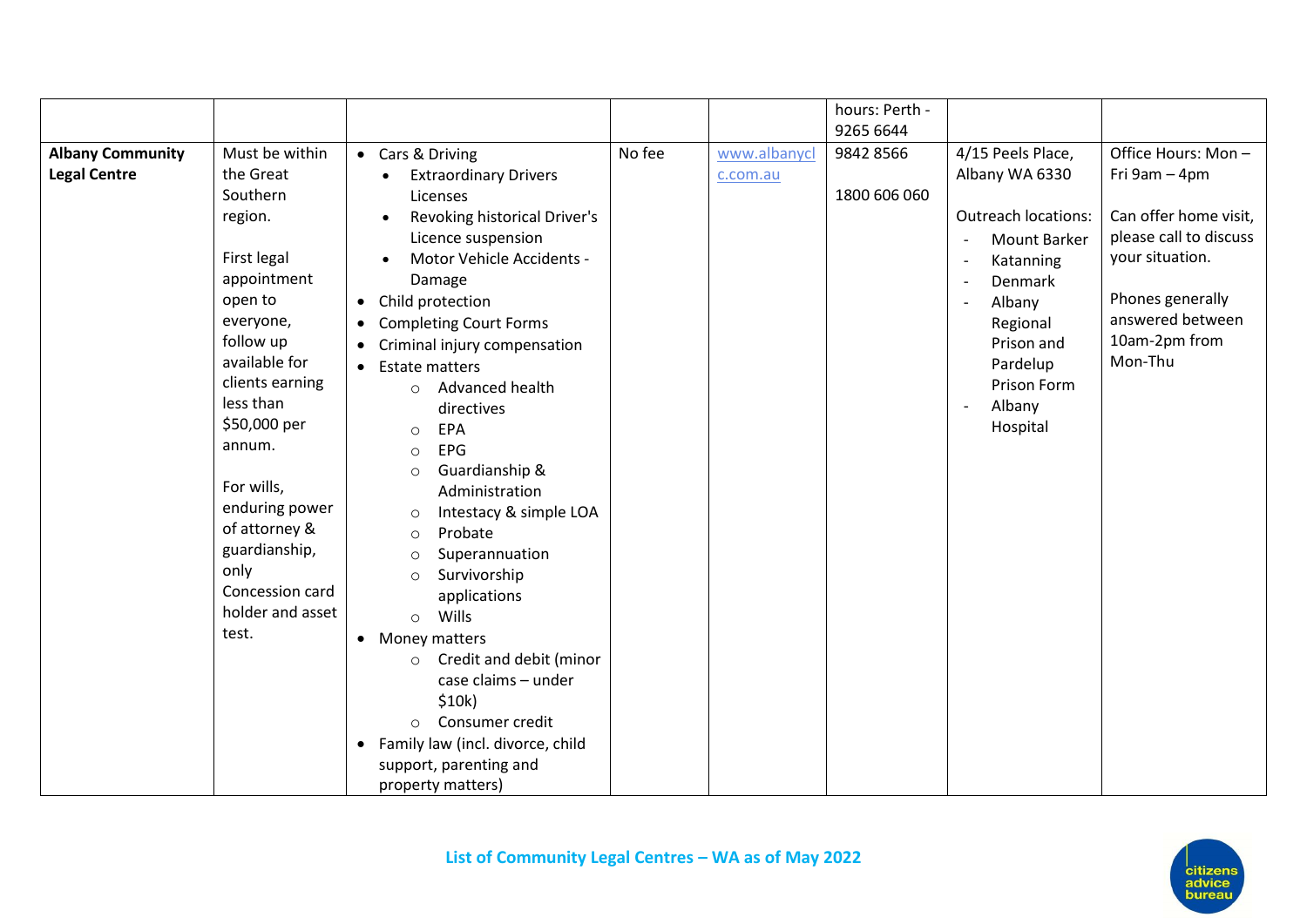|                                                                                                                                                                                                                                                                                                                                                                                                                                                                                                             | • Family violence (incl.<br>restraining orders and elder<br>abuse)<br>Neighbour disputes<br>$\bullet$<br>Disability advocacy<br>$\bullet$<br>Tenant advocacy<br>$\bullet$<br>Community education<br>$\bullet$                                                                                                                                                                                                                                                                                                     |                                                                                                                               |                                                      |              |                                                  |                                                                                                                                                                                                                                                                  |
|-------------------------------------------------------------------------------------------------------------------------------------------------------------------------------------------------------------------------------------------------------------------------------------------------------------------------------------------------------------------------------------------------------------------------------------------------------------------------------------------------------------|-------------------------------------------------------------------------------------------------------------------------------------------------------------------------------------------------------------------------------------------------------------------------------------------------------------------------------------------------------------------------------------------------------------------------------------------------------------------------------------------------------------------|-------------------------------------------------------------------------------------------------------------------------------|------------------------------------------------------|--------------|--------------------------------------------------|------------------------------------------------------------------------------------------------------------------------------------------------------------------------------------------------------------------------------------------------------------------|
| <b>Circle Green</b><br>Assisting people<br><b>Community Legal</b><br>who are<br>(Formerly Tenancy<br>otherwise<br>WA, Employment Law<br>disadvantaged<br>Centre and The<br>in their access<br>Humanitarian Group)<br>to legal services.<br>Employees<br>Tenants,<br>boarders,<br>lodgers or<br>people living in<br>a long stay<br>caravan park<br>People newly<br>arrived in<br>Australia and<br>from a cultural<br>and linguistically<br>diverse (CaLD)<br>background<br>People who<br>have<br>experienced | <b>Employment Matters</b><br>• Tenancy Issues<br>$\circ$ Rent a private home<br>Live in public housing<br>$\circ$<br>$\circ$ Live in community<br>housing<br>$\circ$ Rent a caravan or unit<br>in a residential park<br>$\circ$ Boarding a lodging<br>house or private home<br><b>Legal Migration Advice</b><br>o Protection Visas<br>o TPV (Temporary<br>Protection Visa) Project<br>o Family Reunion<br>Assistance<br>o Community Legal<br>Education<br>o Family/domestic<br>Violence<br>o Family Reunification | Tenancy<br>Advice<br>\$40 (can be<br>waived-<br>hardship)<br>No Fee to<br>access<br>employme<br>nt &<br>migration<br>services | www.circlegre<br>en.org.au/<br>www.elcwa.or<br>g.au/ | 08 6148 3636 | Ground Floor,<br>445 Hay Street<br>Perth WA 6000 | Office hours: Mon-<br>Thurs $9.30$ am $-$<br>3.30pm<br>Circle Green<br>Community Legal is<br>the merger of three<br>specialist community<br>legal centres in WA:<br><b>Employment Law</b><br>1.<br>Centre<br>2.<br>The<br>Humanitarian<br>Group<br>3. Tenancy WA |

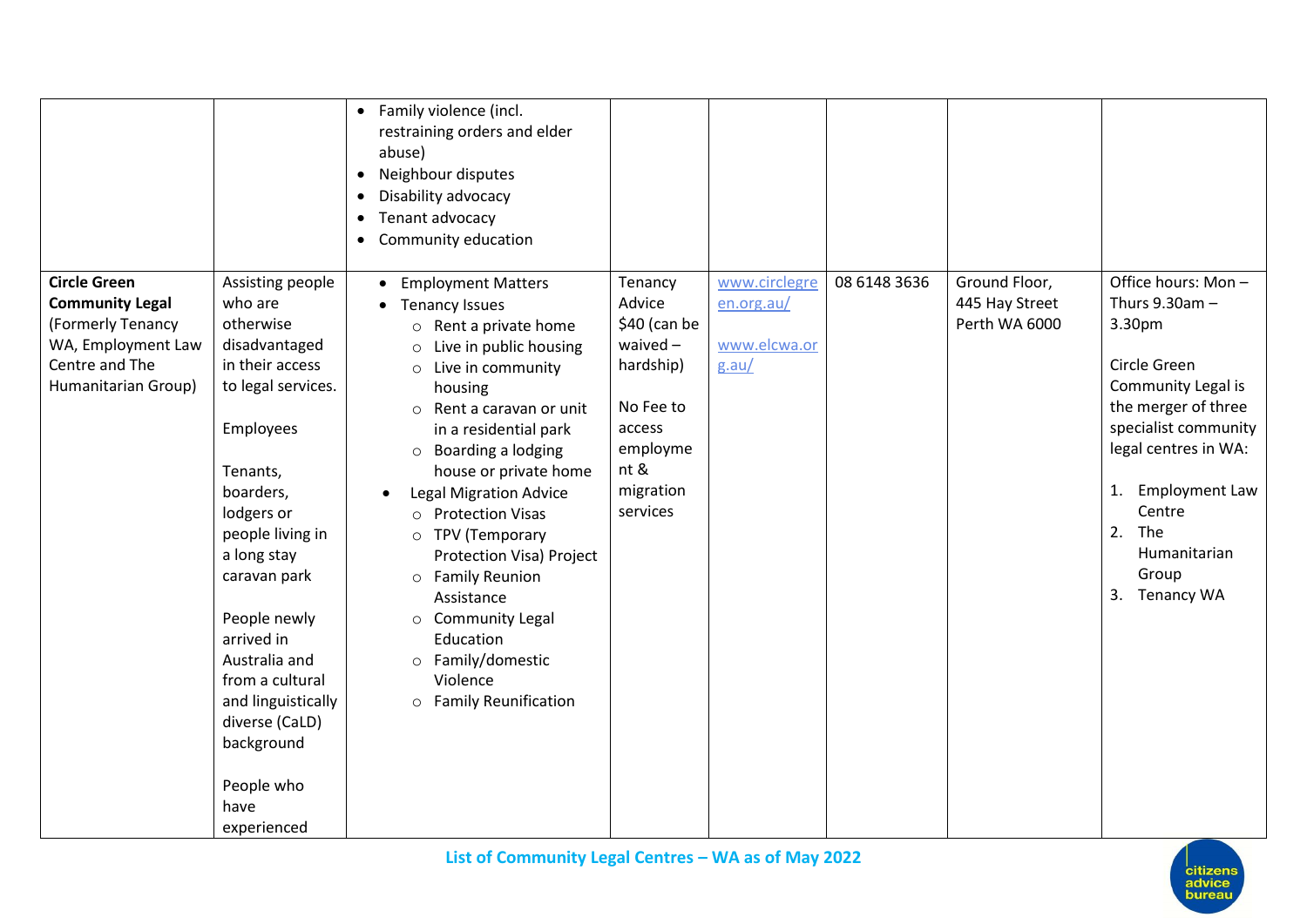| <b>Citizens Advice</b> | family violence<br>or human<br>trafficking<br>No income, | • Low-cost legal advice:                                                                                                                                                                                                                                                                                                                                                                                                                                                                                                                                                                                     | Legal                                                                                                                                                                                                                                                            | www.cabwa.c | Perth:                                                                                                                                                                                                                   | Level 1,                                                                               | Opening hours:                                                                                                                                                                                                                                                                                                             |
|------------------------|----------------------------------------------------------|--------------------------------------------------------------------------------------------------------------------------------------------------------------------------------------------------------------------------------------------------------------------------------------------------------------------------------------------------------------------------------------------------------------------------------------------------------------------------------------------------------------------------------------------------------------------------------------------------------------|------------------------------------------------------------------------------------------------------------------------------------------------------------------------------------------------------------------------------------------------------------------|-------------|--------------------------------------------------------------------------------------------------------------------------------------------------------------------------------------------------------------------------|----------------------------------------------------------------------------------------|----------------------------------------------------------------------------------------------------------------------------------------------------------------------------------------------------------------------------------------------------------------------------------------------------------------------------|
| <b>Bureau (CAB)</b>    | asset or location<br>restrictions                        | Family law (divorce, children<br>matters and property)<br><b>Estate matters</b><br>Civil matters<br>Breach of contract issues<br>Criminal law<br>FVRO's and VRO's<br>Information & referral on a<br>$\bullet$<br>wide range of subjects<br>Assistance with WA NILS<br>$\bullet$<br>applications<br>• Assistance with Criminal injury<br>compensation forms<br>Tax Help (July - October)<br>$\bullet$<br>Document drafting:<br>$\bullet$<br>Family law court<br>Wills<br><b>Enduring Power of Attorney</b><br>and Guardianship<br>Probate application &<br>requisition affidavit<br>Letters of Administration | advice \$50<br>(540)<br>concession<br>or senior's<br>card)<br>Family<br>court<br>documents<br>\$1,800<br><b>Wills \$200</b><br>Enduring<br>power or<br>Attorney<br>and<br>guardianshi<br>p \$50 each<br>Probate<br>application<br>between<br>$$100 -$<br>\$1,800 | om.au       | 92215711<br>Armadale:<br>9497 5311<br>Bunbury:<br>9721 6008<br>Busselton:<br>9751 1199<br>Fremantle:<br>9335 4522<br>Joondalup:<br>9301 2833<br>Kwinana:<br>9439 1251<br>Mandurah:<br>9535 3101<br>Midland:<br>9271 2500 | 25 Barrack Street<br>Perth WA 6000<br>Please view the<br>website for other<br>branches | Perth<br>Mon-Fri<br>Reception 9am -<br>4pm<br>Infoline 9.30am -<br>4pm<br><b>Armadale</b><br>Mon-Fri 9am - 3pm<br><b>Bunbury</b><br>Mon, Wed-Fri 9am -<br>1pm<br><b>Busselton</b><br>Mon-Fri 10am - 1pm<br>Fremantle<br>Mon-Thu 9.30am -<br>3pm<br>Friday 9.30am - 2pm<br>Joondalup<br>Mon-Fri 9am - 3pm<br><b>Kwinana</b> |

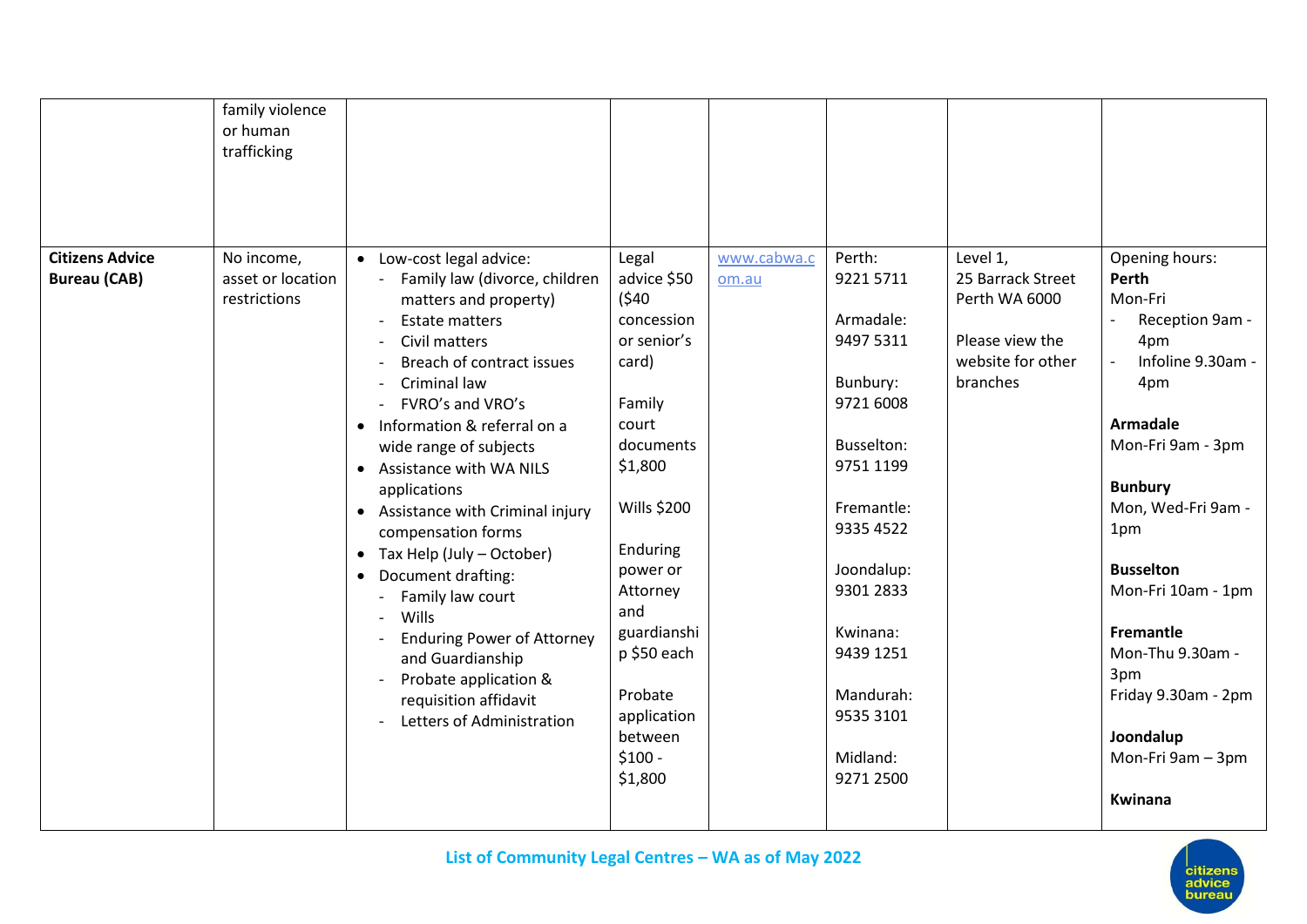|                                                |                                                                                                       |                                                                                                                                                                                                                                                                                                                             | Letters of<br>Administrat<br>ion \$1,800 |                        | Rockingham:<br>9527 6671 |                                                                           | Mon-Thu 10am -<br>3pm<br><b>Mandurah</b><br>Mon-Fri 9am - 2pm<br><b>Midland</b><br>Mon-Fri 9am - 3pm<br>Rockingham<br>Mon-Thu 9.30am -<br>3.30pm<br>Fri 9.30am -<br>12.30pm                                                                                                     |
|------------------------------------------------|-------------------------------------------------------------------------------------------------------|-----------------------------------------------------------------------------------------------------------------------------------------------------------------------------------------------------------------------------------------------------------------------------------------------------------------------------|------------------------------------------|------------------------|--------------------------|---------------------------------------------------------------------------|---------------------------------------------------------------------------------------------------------------------------------------------------------------------------------------------------------------------------------------------------------------------------------|
| <b>Consumer Credit</b><br><b>Legal Service</b> | Individual<br>consumer<br>experiencing<br>issues in the<br>areas of credit,<br>banking and<br>finance | • Free phone legal advice on:<br>Hardship variation<br>Home loans<br>Credit cards<br>Motor vehicles<br>Repossessions<br>Debt collectors<br>Credit files<br>Consumer leases<br><b>Financial counsellors</b><br>Australian Consumer law<br>Telecommunication<br>providers<br>Internet banking<br>transactions<br>Payday loans | No fee                                   | www.cclswa.o<br>rg.au/ | 9221 7066                | No walk-in<br>Level 1,<br>231 Adelaide<br><b>Terrace Perth WA</b><br>6000 | Office Hours: Mon-<br>Fri 9am - 4pm<br>*Advice only on<br>telecommunication<br>disputes and not<br>contract or<br>consumer service.<br>Doesn't assist when<br>clients have multiple<br>debts but no legal<br>issues.<br>Doesn't assist small<br>businesses and sale<br>traders. |
| Environmental<br><b>Defender's Office</b>      | The matter<br>must:                                                                                   | Public interest environmental<br>$\bullet$<br>law - protecting wildlife and<br>communities                                                                                                                                                                                                                                  | No fee for<br>legal advice               | www.edo.org.<br>au/    | 9420 7271                | 18/2 Delhi St, West<br>Perth WA 6005                                      | Office Hours: Mon-<br>Fri 9am - 5pm                                                                                                                                                                                                                                             |

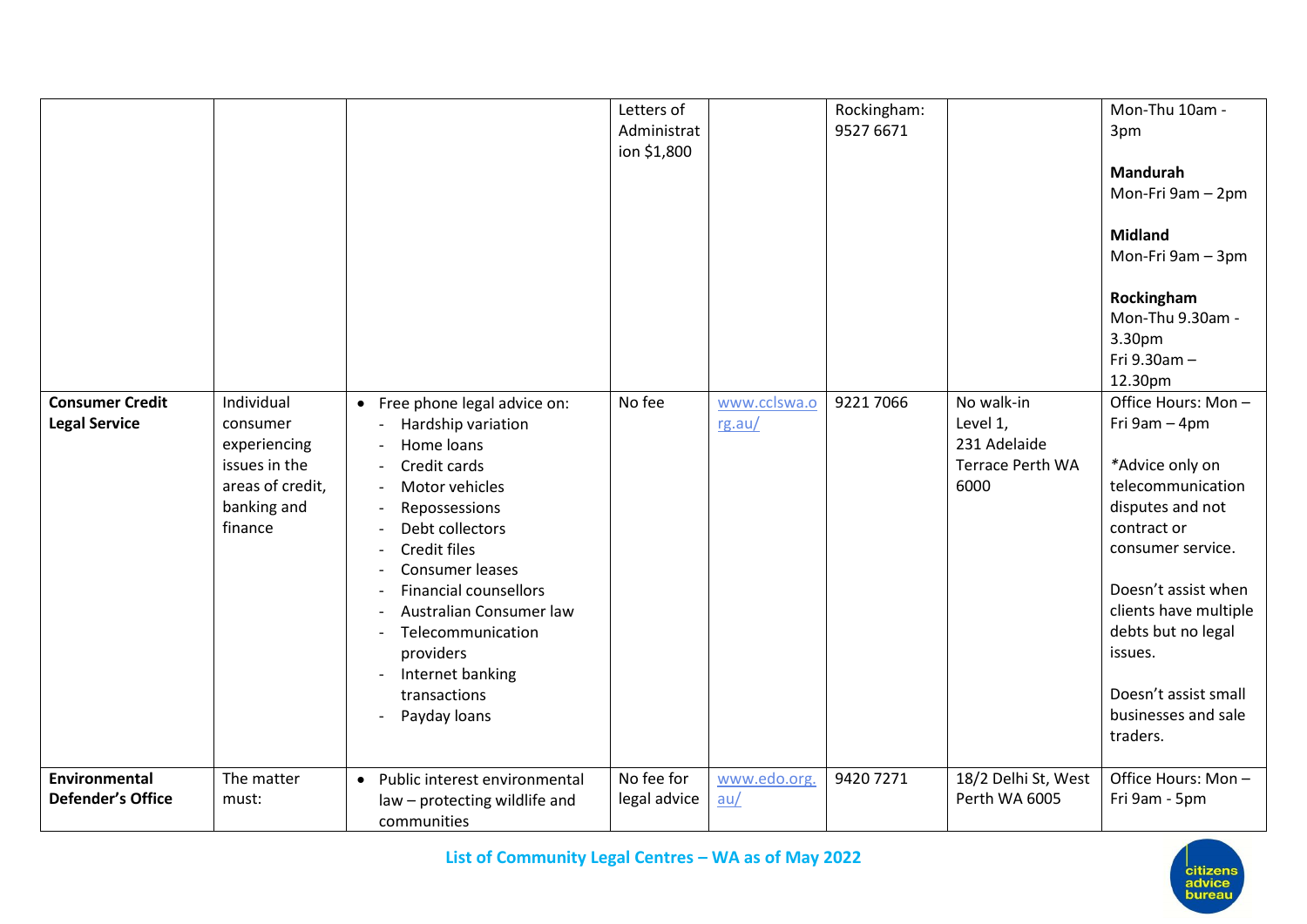|                                                                                                             | Relate<br>$\bullet$<br>to an<br>environ<br>mental<br>issue<br>Be in<br>the<br>public<br>interest                                                                                                                    | Planning law<br>$\bullet$<br>Lawyers can provide<br>representation to those<br>charged with criminal offences<br>at protests.<br>• Taking landmark environmental<br>cases to the court on behalf of<br>the client<br>Representing community<br>$\bullet$<br>groups in public interest<br>litigation                                                                                                                                                                                                                                                                                                                         | Low cost<br>for<br>representat<br>ion |                             |           |                                                                                                                                                                                                                                                                                                                                            | Do not assist with<br>personal matter.<br>Limited legal<br>representation (case<br>by case).                                                                           |
|-------------------------------------------------------------------------------------------------------------|---------------------------------------------------------------------------------------------------------------------------------------------------------------------------------------------------------------------|-----------------------------------------------------------------------------------------------------------------------------------------------------------------------------------------------------------------------------------------------------------------------------------------------------------------------------------------------------------------------------------------------------------------------------------------------------------------------------------------------------------------------------------------------------------------------------------------------------------------------------|---------------------------------------|-----------------------------|-----------|--------------------------------------------------------------------------------------------------------------------------------------------------------------------------------------------------------------------------------------------------------------------------------------------------------------------------------------------|------------------------------------------------------------------------------------------------------------------------------------------------------------------------|
| <b>Family Violence</b><br><b>Prevention Legal</b><br><b>Service</b><br>(Southern Aboriginal<br>Corporation) | Aboriginal<br>adults and<br>children that<br>have<br>experienced<br>family violence<br>or sexual<br>assault.<br>Aboriginal<br>heritage located<br>within the Great<br>Southern and<br>South - West<br>Regions of WA | Family violence and sexual<br>$\bullet$<br>assault (advice and<br>representation)<br>Family & Domestic Violence<br>(especially children's issues)<br>Child protection<br>Divorce and separation<br>Parenting matters in Family<br>Court<br><b>Family Support Services</b><br>• Sexual assault advice<br>Sexual assault<br><b>National Redress for Child</b><br>Sexual Abuse applications<br>• Other<br>Criminal injuries<br>compensation claims<br><b>Violence Restraining Orders</b><br>$\overline{\phantom{a}}$<br>(VRO's)<br>Counselling service<br>Document drafting on a case<br>by case basis<br><b>Court Support</b> | No fee                                | www.sacorp.c<br>om.au/fvpls | 9842 7777 | 45-47 Serpentine<br>Road, Albany WA<br>6330<br>7/141 Victoria<br>Street, Bunbury<br>WA 6230<br>119 Federal Street,<br>Narrogin WA 6312<br><b>Outreach locations:</b><br>Katanning<br>Tambellup<br>Kojonup<br>Gnowangerup<br>Cranbrook<br><b>Bunbury office</b><br>services the<br>following areas:<br><b>Busselton</b><br><b>Brunswick</b> | Office hours:<br>Mon, Tue, Thu<br>$9:00am - 4:00pm$<br>Wed<br>$10:00$ am $-4:00$ pm<br>Phone hours:<br>Mon, Tue, Thu<br>$9:00am - 2:00pm$<br>Wed<br>$10:00am - 2:00pm$ |

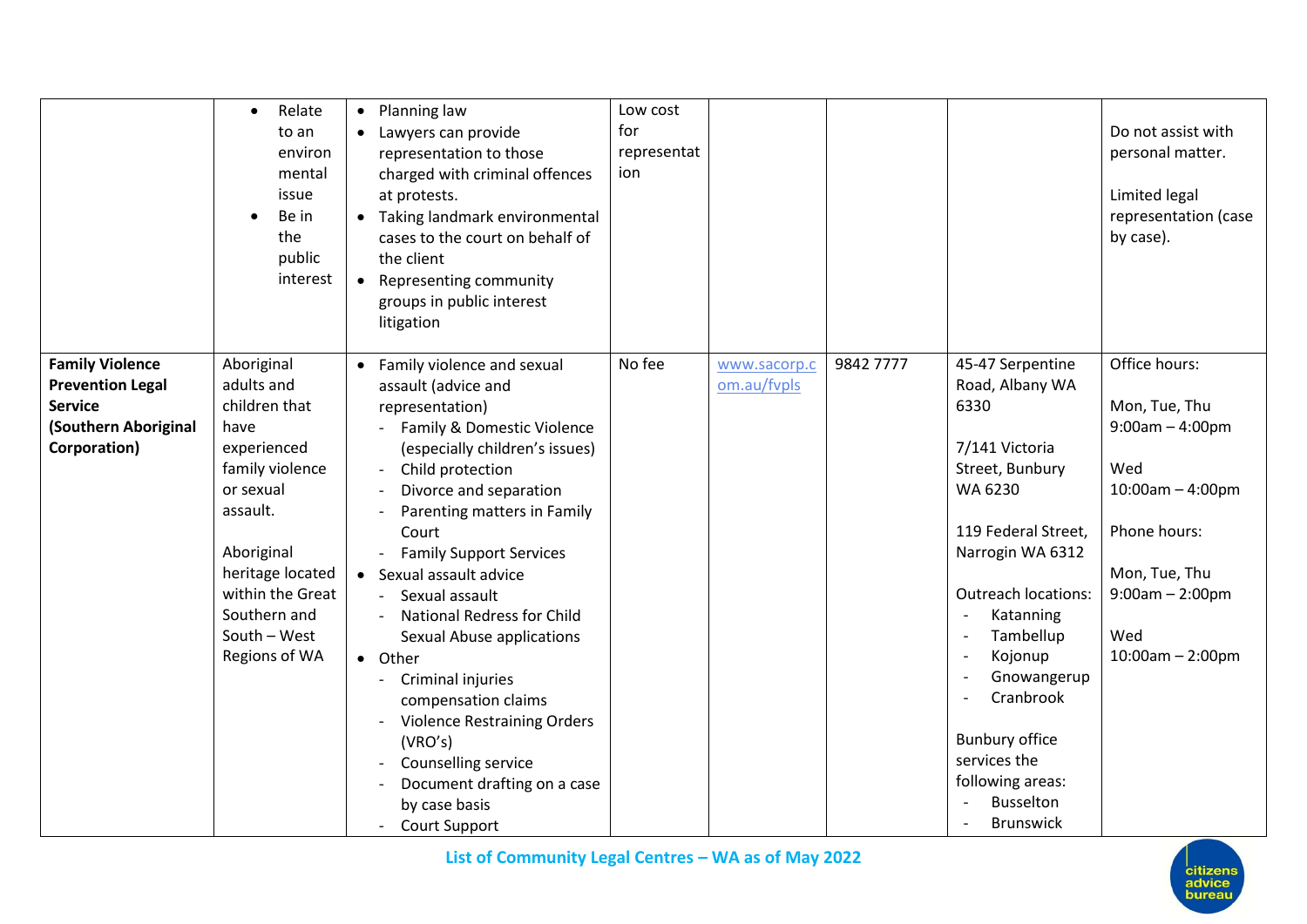|                                                             |                                                                                                                                                                                                                                                                                                                                                                                                                                                              | <b>Health Promotion</b>                                                                                                                                                                                                                                                                                                                                                                                                                                                                                                                                                                                                                                                                                                                                                                         |                                                                                                                                                                                                                                                    |                                      |           | Collie                                                                                                                            |                                                                                                                                                                                                                                                                                                                                                                                                                                                                                                                                                                                                                       |
|-------------------------------------------------------------|--------------------------------------------------------------------------------------------------------------------------------------------------------------------------------------------------------------------------------------------------------------------------------------------------------------------------------------------------------------------------------------------------------------------------------------------------------------|-------------------------------------------------------------------------------------------------------------------------------------------------------------------------------------------------------------------------------------------------------------------------------------------------------------------------------------------------------------------------------------------------------------------------------------------------------------------------------------------------------------------------------------------------------------------------------------------------------------------------------------------------------------------------------------------------------------------------------------------------------------------------------------------------|----------------------------------------------------------------------------------------------------------------------------------------------------------------------------------------------------------------------------------------------------|--------------------------------------|-----------|-----------------------------------------------------------------------------------------------------------------------------------|-----------------------------------------------------------------------------------------------------------------------------------------------------------------------------------------------------------------------------------------------------------------------------------------------------------------------------------------------------------------------------------------------------------------------------------------------------------------------------------------------------------------------------------------------------------------------------------------------------------------------|
| <b>Fremantle</b><br><b>Community Legal</b><br><b>Centre</b> | Must be within<br>Fremantle area<br>However,<br>exceptions:<br>- Tenancy law<br>- Open to<br><b>Alfred Cove</b><br>to Yangebup<br>Welfare<br>$rights -$<br>Open to<br>South West<br>Evening<br>services-<br>Open to<br>Metro area<br>Eligibility<br>criteria:<br>- Financially<br>disadvantaged<br>Culturally and<br>linguistically<br>diverse<br>Homeless or<br>at risk of<br>homelessness<br>- Victim of<br>family<br>violence<br>Have children<br>at risk | • Document drafting, limited to:<br>Family court documents -<br>Consent applications,<br>parenting orders<br>Restraining orders<br>(applicants only)<br>• Family<br>Children<br>Financial/property<br>Divorce matters<br><b>Domestic Violence</b><br>$\overline{\phantom{a}}$<br>Crisis accommodation<br>Counselling and other<br>support services and<br>referrals<br>• Other areas of law<br>Criminal injuries<br>compensation<br>Minor criminal matters<br>(limited)<br>Tenancy (tenants only)<br>Welfare rights (Centrelink<br>card)<br>• Other services<br>Mediation - family only<br>Information & referral<br>service<br>Representation - decided<br>case by case basis, includes<br>duty lawyer at Magistrates<br>Court for FVRO, VRO<br>matters (applicants only)<br>Document drafting | \$10 fee:<br>(income:<br>less than<br>\$40,000)<br>Fees apply:<br>(income:<br>\$40,000 -<br>\$70,000)<br>In Person:<br>\$60<br>Telephone:<br>\$30<br>Fee<br>increase if<br>income<br>over<br>\$70,000<br>In person:<br>\$100<br>Telephone:<br>\$50 | www.fremant<br>le.wa.gov.au/f<br>clc | 9432 9790 | Level 1, Suite 31<br><b>Fremantle Malls</b><br>35 William Street<br>Fremantle WA<br>6160<br>No walk in $-$ only<br>by appointment | Office Hours:<br>Mon-Fri 8am-<br>5pm<br><b>Cashier Hours:</b><br>Mon - Fri 8.30am -<br>4.30pm<br>Limited court<br>representation,<br>including a Duty<br>Lawyer service at<br>Fremantle<br><b>Magistrates Court</b><br>for applicants in<br><b>Family Violence</b><br><b>Restraining Order</b><br>and Violence<br><b>Restraining Order</b><br>matters.<br>Evening service<br>every fortnight on<br>Wednesdays - initial<br>advice only for 30<br>minutes. By<br>appointment only.<br>Criminal<br>Matters<br>(including<br>traffic)<br><b>Civil Matters</b><br>(including debt)<br>Inheritance<br>wills and<br>estates |

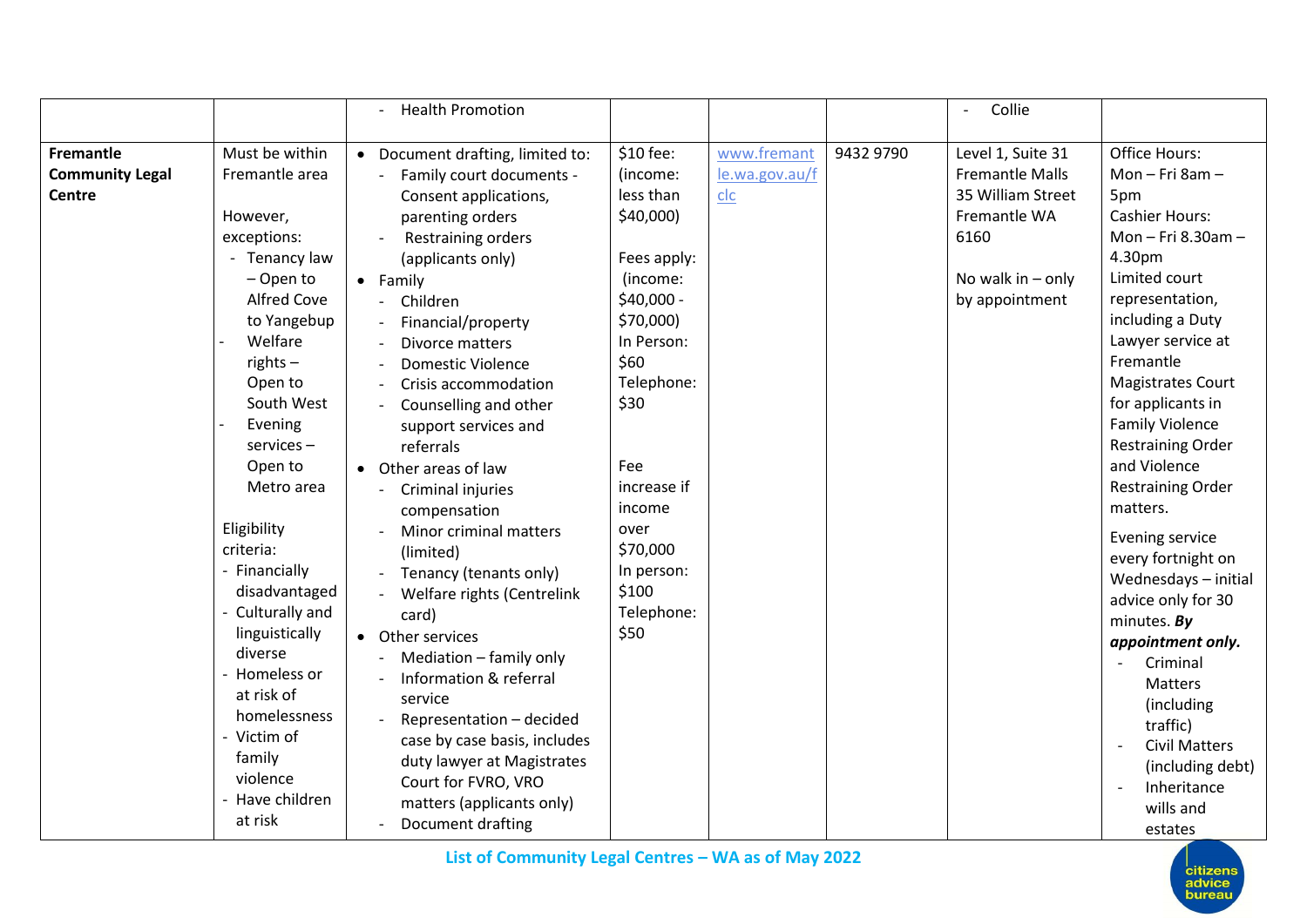|                                             | - Significant<br>mental health<br>issues or<br>disability<br>- Any other<br>extenuating<br>circumstances<br>of<br>vulnerability           | Non-legal support<br>Community Legal education<br>Tenancy (advice only)<br>$\bullet$                                                                                                                                                                                                                     |                    |                     |              |                                                                                                                   | <b>Family Matters</b><br>Employment<br>Law<br>Restraining<br>orders<br>Personal<br>injuries                                                                                                                                             |
|---------------------------------------------|-------------------------------------------------------------------------------------------------------------------------------------------|----------------------------------------------------------------------------------------------------------------------------------------------------------------------------------------------------------------------------------------------------------------------------------------------------------|--------------------|---------------------|--------------|-------------------------------------------------------------------------------------------------------------------|-----------------------------------------------------------------------------------------------------------------------------------------------------------------------------------------------------------------------------------------|
| <b>Goldfields</b><br><b>Community Legal</b> | Goldfields-<br>Kalgoorlie,                                                                                                                | Family law<br>$\bullet$<br>Divorce/separation                                                                                                                                                                                                                                                            | Admin fee<br>\$35, | www.gclc.co<br>m.au | 9021 1888    | 23 Maritana St,<br>Kalgoorlie WA 6430                                                                             | Office hours: Mon -<br>Fri 9am - 4pm.                                                                                                                                                                                                   |
| <b>Centre</b>                               | Boulder,<br>Coolgardie,<br>Kambalda,<br>Norseman,<br>Salmon Gums,<br>Gibson<br>Esperance<br>catchment area<br>Means test:<br>\$80,000 cap | Property settlement<br>(advice only)<br>Children matters<br>Violence restraining orders<br><b>Misconduct Restraining</b><br>$\bullet$<br>Orders<br>Civil law<br>$\bullet$<br>Credit and debt issues<br>Minor contractual dispute<br>Minor neighbourhood<br>dispute<br>Local Council/Government<br>issues | concession<br>\$20 |                     | 1300 139 188 | No walk in $-$ only<br>by appointment<br>Phone<br>appointments<br>available in:<br>Menzies<br>Leonora<br>Laverton | Do not assist with:<br><b>Criminal Law</b><br><b>Traffic Offences</b><br>Personal Injuries<br>Commercial Law<br><b>Migration Law</b><br><b>Taxation Matters</b><br>Workers<br>Compensation<br><b>Employment Law</b><br>Does not provide |
|                                             |                                                                                                                                           | Enduring power of<br>attorney and guardianship<br><b>Traffic offences</b><br>$\bullet$<br>Motor vehicle accidents<br>and licence issues (removal<br>of life disqualification)<br>Removal of life<br>disqualification<br>applications<br><b>Migration settlement</b><br>offered to refugees,              |                    |                     |              |                                                                                                                   | advice in legal<br>matters already<br>covered by Legal Aid,<br>Aboriginal Legal<br>Service and<br><b>Aboriginal Family</b><br>Law Service.                                                                                              |

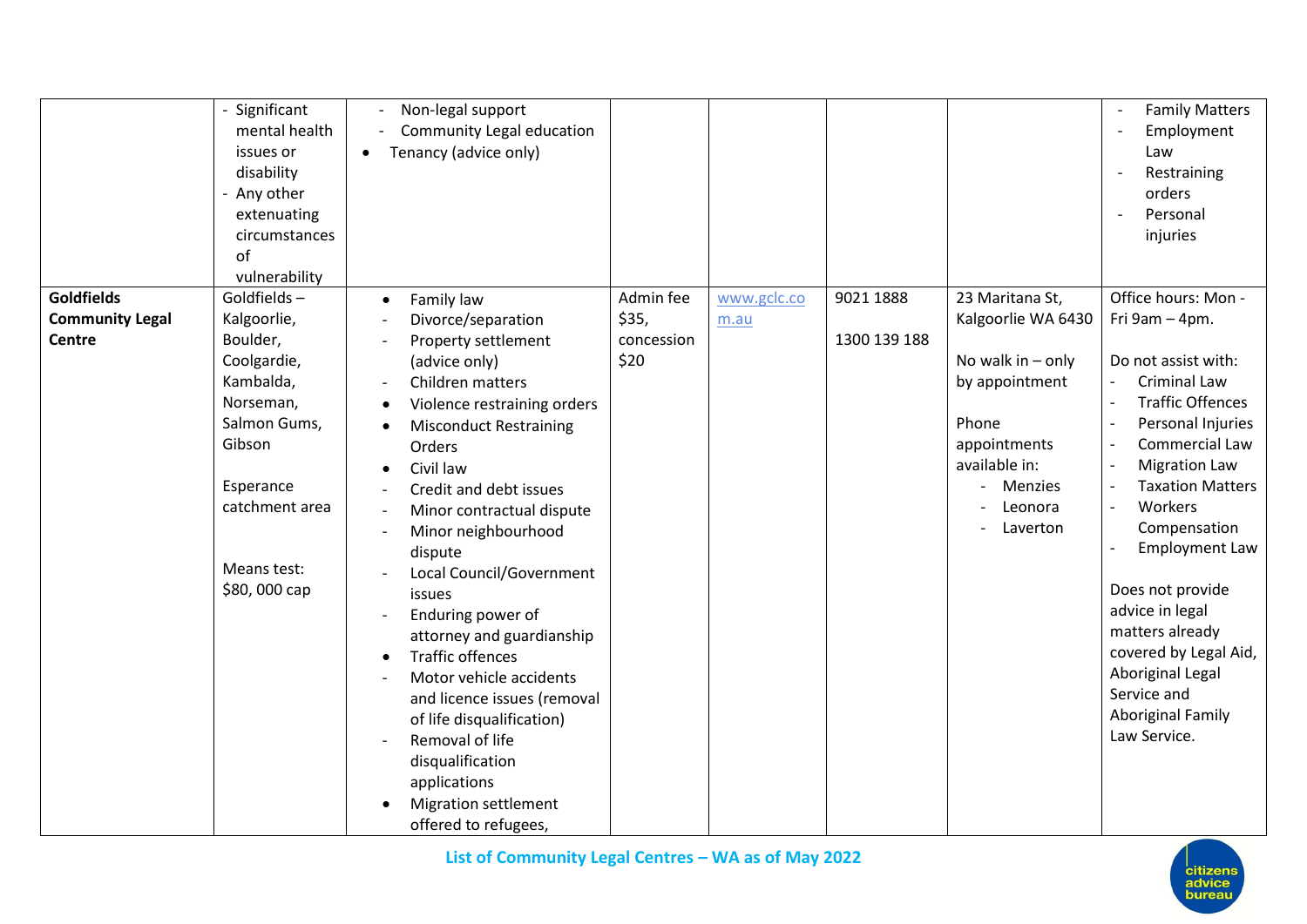|                                                  |                                                                                                                                     | humanitarian entrants,<br>migrants, and their<br>families.<br>Tenancy issues (tenants<br>only)                                                                                                                                                                                                                                                                                                                                                                                                                                                                                                                                                                                                                                  |                                                                                                                                                                         |                        |           |                                                                                                                                |                                                                                                                                                                                                                                         |
|--------------------------------------------------|-------------------------------------------------------------------------------------------------------------------------------------|---------------------------------------------------------------------------------------------------------------------------------------------------------------------------------------------------------------------------------------------------------------------------------------------------------------------------------------------------------------------------------------------------------------------------------------------------------------------------------------------------------------------------------------------------------------------------------------------------------------------------------------------------------------------------------------------------------------------------------|-------------------------------------------------------------------------------------------------------------------------------------------------------------------------|------------------------|-----------|--------------------------------------------------------------------------------------------------------------------------------|-----------------------------------------------------------------------------------------------------------------------------------------------------------------------------------------------------------------------------------------|
| <b>Gosnells Community</b><br><b>Legal Centre</b> | Low-income<br>earners<br>Live close in or<br>close Gosnells<br>(furthest<br>suburbs<br>Roleystone,<br>Darling Downs,<br>Serpentine) | • Family law (advice only)<br>Including child support<br>Parenting agreements<br>Location and recovery<br>orders<br><b>Breach of Court Orders</b><br>Passport and travel<br>applications'<br>Divorce<br>Injunctions<br>Document preparation<br>$\bullet$<br>Writing negotiating letters<br>or letters in response<br>preparation of Form 11<br><b>Applications for Consent</b><br>Orders<br>contacting the other party<br>on behalf of the client to try<br>to clarify or resolve a<br>problem<br>making appropriate<br>referrals to other services<br>Domestic Violence Legal<br>Service<br>Criminal injuries<br>compensation<br><b>Financial Counselling</b><br>Representation in court for<br>restraining order applications | Most of<br>their<br>services are<br>free. Medi<br>ation<br>Services<br>and the<br>Victim<br>Compensat<br>ion<br>Program<br>have some<br>charges<br>attached to<br>them. | www.gosclc.c<br>om.au/ | 9398 1455 | Gosnells<br>Community<br>Lotteries House,<br>Suite 1, 2232<br>Albany Highway<br>Gosnells WA 6110<br>Outreach in:<br>- Armadale | Closed on Mondays.<br>Tues - Fri 9:30am to<br>12:30pm or 1:30pm<br>to 3:30pm.<br>Appointments are<br>necessary; no more<br>than 3 weeks in<br>advance.<br>Do not assist with:<br>Wills<br>Immigration<br>Commercial<br>Criminal matters |



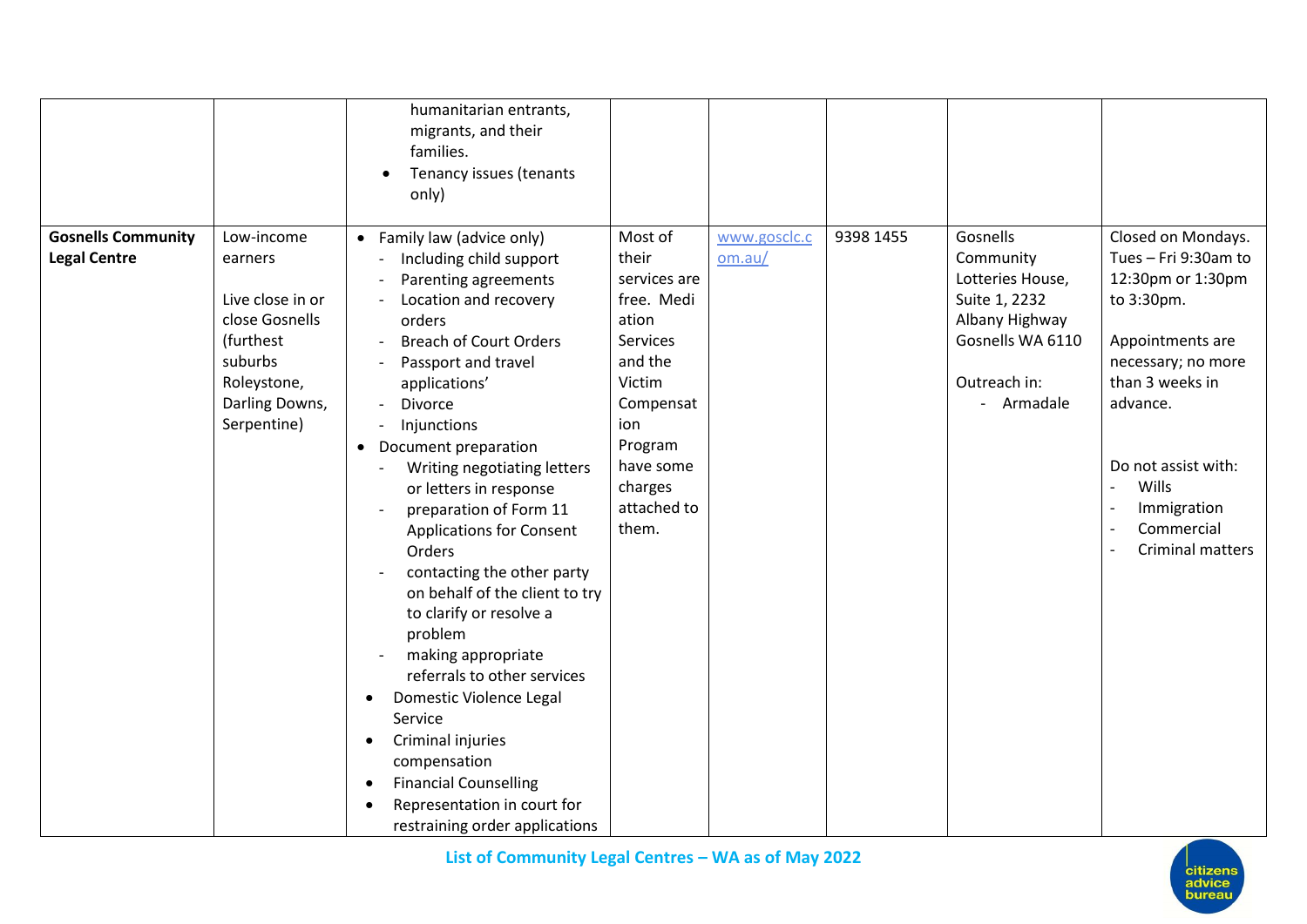|                          |                             | and defended hearings<br>(applicant only)          |                |               |               |                         |                            |
|--------------------------|-----------------------------|----------------------------------------------------|----------------|---------------|---------------|-------------------------|----------------------------|
|                          |                             | Civil and general law (initial<br>$\bullet$        |                |               |               |                         |                            |
|                          |                             | advice only)                                       |                |               |               |                         |                            |
|                          |                             | Tenancy issues                                     |                |               |               |                         |                            |
|                          |                             | • Mediation                                        |                |               |               |                         |                            |
|                          |                             | Family Law (children and                           |                |               |               |                         |                            |
|                          |                             | property)                                          |                |               |               |                         |                            |
|                          |                             | Neighbour disputes, such as                        |                |               |               |                         |                            |
|                          |                             | fencing, trees, noise and                          |                |               |               |                         |                            |
|                          |                             | harassment.                                        |                |               |               |                         |                            |
|                          |                             | Armadale outreach:                                 |                |               |               |                         |                            |
|                          |                             | Tenancy advice<br>$\bullet$                        |                |               |               |                         |                            |
|                          |                             | Victim support program<br>$\bullet$                |                |               |               |                         |                            |
|                          |                             | Family law (property &<br>$\bullet$                |                |               |               |                         |                            |
|                          |                             | Children)                                          |                |               |               |                         |                            |
|                          |                             | Child support<br>$\bullet$                         |                |               |               |                         |                            |
| Kimberley                | Kimberley area              | Tenancy (tenants only)<br>$\bullet$                | No fee for     | www.kcls.org. | 9192 5177 or  | 3/41 Carnarvon          | Office hours: Mon to       |
| <b>Community Legal</b>   |                             | • Family Law                                       | legal,         | au            | 1800 797 088  | <b>Street Broome WA</b> | Fri 8.30am - 4.30pm.       |
| <b>Services (Broome)</b> | The Kimberley               | Family violence<br>$\bullet$                       | financial      |               | <b>Broome</b> | 6725                    |                            |
|                          | Community<br>Legal Services | <b>Estate matters</b><br>$\bullet$                 | counselling    |               |               |                         | Drop-in Service<br>Mon to  |
|                          | website covers              |                                                    | and<br>tenancy |               |               |                         | Fri 8.30am - 4.30pm.       |
|                          | both the West               | Depending on capacity, also<br>services re:        | services.      |               |               |                         |                            |
|                          | Kimberley                   | • Financial Counselling for those                  |                |               |               |                         | Make an                    |
|                          | (Broome office)             | with issues with credit and debt                   |                |               |               |                         | appointment Mon to         |
|                          | and Kimberley               | • Consumer issues                                  |                |               |               |                         | Fri $8.30$ am $- 4.30$ pm. |
|                          | (Kununurra) the             | <b>Issues with Centrelink</b><br>$\bullet$         |                |               |               |                         |                            |
|                          | list of services            | <b>Discrimination and Complaints</b>               |                |               |               |                         | Includes drafting          |
|                          | same for both.              | • Estate Matters (inquests, burial                 |                |               |               |                         | family court               |
|                          |                             | disputes)                                          |                |               |               |                         | documents.                 |
|                          |                             | Civil law<br>$\bullet$                             |                |               |               |                         |                            |
|                          |                             | <b>Criminal Injuries Compensation</b><br>$\bullet$ |                |               |               |                         | Casework assistance        |
|                          |                             |                                                    |                |               |               |                         | and representation         |

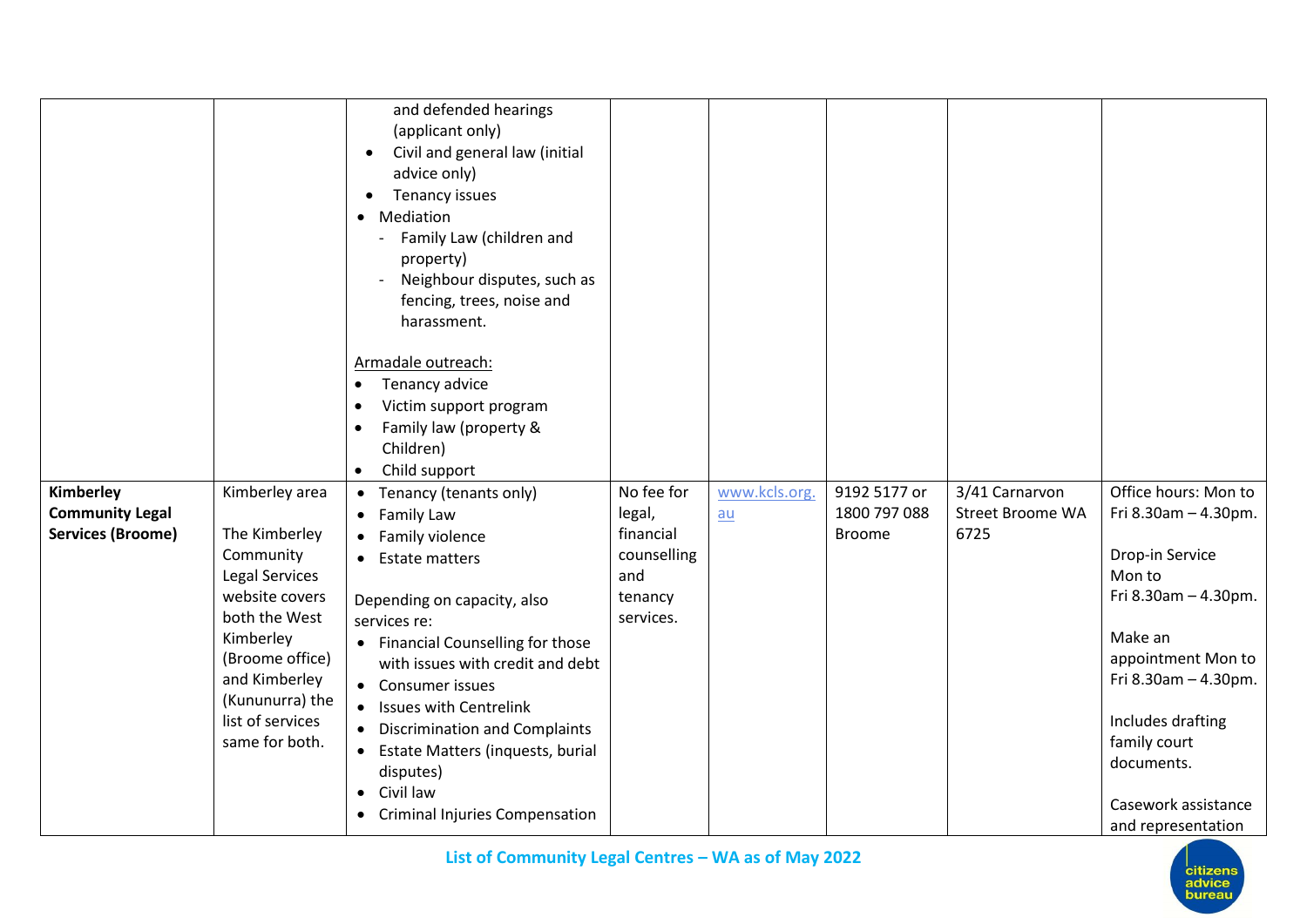|                                                                      |                                                                                                                                                                                                             | <b>Redress Schemes</b><br>$\bullet$<br><b>Stolen Wages Scheme</b><br>$\bullet$<br>Contaminated land<br>$\bullet$<br>Human rights<br>$\bullet$                                                                                                                                                                                                                                                                                                                                                                    |                                                                                 |                      |                                        |                                                                      | depending on<br>capacity.                                                                                                                                         |
|----------------------------------------------------------------------|-------------------------------------------------------------------------------------------------------------------------------------------------------------------------------------------------------------|------------------------------------------------------------------------------------------------------------------------------------------------------------------------------------------------------------------------------------------------------------------------------------------------------------------------------------------------------------------------------------------------------------------------------------------------------------------------------------------------------------------|---------------------------------------------------------------------------------|----------------------|----------------------------------------|----------------------------------------------------------------------|-------------------------------------------------------------------------------------------------------------------------------------------------------------------|
| Kimberley<br><b>Community Legal</b><br><b>Services (Kununurra)</b>   | Kimberley area<br>The Kimberley<br>Community<br>Legal Services<br>website covers<br>both the West<br>Kimberley<br>(Broome office)<br>and Kimberley<br>(Kununurra) the<br>list of services<br>same for both. | • Tenancy<br>Family Law<br>$\bullet$<br>Money Matters / Consumer<br>and Credit Law / Financial<br>Counselling<br>Centrelink<br>$\bullet$<br><b>Family Violence</b><br>$\bullet$<br><b>Discrimination and Complaints</b><br><b>Estate Matters</b><br>$\bullet$<br>Civil law<br>$\bullet$<br><b>Criminal Injuries Compensation</b><br>$\bullet$                                                                                                                                                                    | No fee for<br>legal,<br>financial<br>counselling<br>and<br>tenancy<br>services. | www.kcls.org.<br>au  | 9169 3100<br>1800 686 020<br>Kununurra | 4 Papuana St,<br>Kununurra WA<br>6743                                | Office hours: Mon-<br>Fri 8.30am - 4.30pm.<br>Drop-in Service<br>9am-12.00pm<br>Mon to Wed; or<br>make an<br>appointment from<br>$1.00pm - 3.00pm$<br>Mon to Wed. |
| Marninwarntikura<br><b>Fitzroy Women's</b><br><b>Resource Centre</b> | Assist<br>indigenous<br>women and<br>families within<br><b>Fitzroy Valley</b><br>catchment area                                                                                                             | Family law advice<br>$\bullet$<br><b>Support and Crisis Response</b><br>(provides accommodation for<br>women and children escaping<br>domestic and family violence)<br>• Women's Shelter<br>Accommodation<br>$\circ$<br>Referrals<br>$\circ$<br>Safety planning and access<br>$\circ$<br>to supports<br>Marnin Family support & Legal<br>$\bullet$<br>Unit:<br>• Free legal advice, support<br>and representation in court<br>for family violence and/or<br>sexual assault in legal<br>matters, incl Restraining | No fee                                                                          | www.mwrc.co<br>m.au/ | 9191 5284                              | Lot 284<br>Balanijangarri Road<br><b>Fitzroy Crossing</b><br>WA 6765 | Office hours: Mon-<br>Fri 8.30am - 4pm.                                                                                                                           |

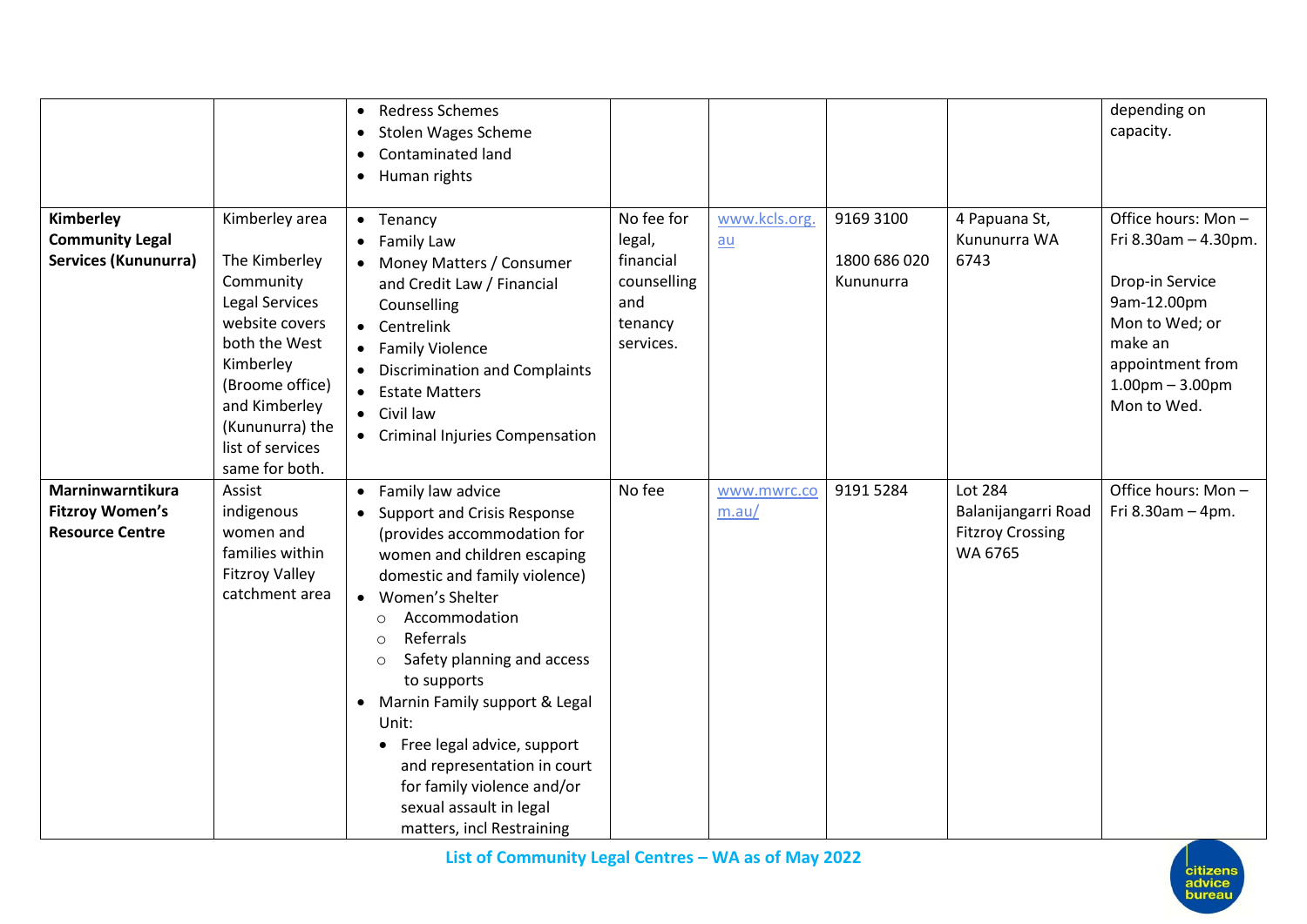|                                    |                                                                                                                                                                                   | orders, Family Law, Child<br><b>Protection and Criminal</b><br><b>Injuries Compensation</b><br>Assist in lodging applications<br>$\bullet$<br>for Criminal Injuries<br>Compensation, Restraining<br>Orders, Parenting Orders.<br>Referrals to for trauma, grief<br>$\bullet$<br>and relationship counselling<br>Legal education workshops,<br>$\bullet$<br>community education<br>workshops<br>Advocacy<br>$\bullet$<br>Parenting support resources,<br>$\bullet$<br>including a Childhood Learning<br>Unit and Child and Parent<br>Centre<br>• Community Programs |        |                            |                           |                                                 |                                                                                                                                                           |
|------------------------------------|-----------------------------------------------------------------------------------------------------------------------------------------------------------------------------------|--------------------------------------------------------------------------------------------------------------------------------------------------------------------------------------------------------------------------------------------------------------------------------------------------------------------------------------------------------------------------------------------------------------------------------------------------------------------------------------------------------------------------------------------------------------------|--------|----------------------------|---------------------------|-------------------------------------------------|-----------------------------------------------------------------------------------------------------------------------------------------------------------|
| <b>Mental Health Law</b><br>Centre | For people with<br>mental health<br>issues who are<br>involved<br>involuntarily in<br>the mental<br>health system in<br>WA (Matters<br>under Mental<br><b>Health Act</b><br>2014) | Legal advice and representation<br>$\bullet$<br>for all matters under the<br>Mental Health Act 2014<br>• Guardianship and<br>administration (subject to<br>availability)<br>review, change or<br>$\circ$<br>revocation of an order<br>representation at hearings<br>$\circ$<br>appeals<br>$\circ$<br>Responding to Restraining<br>$\bullet$<br>Orders<br>Criminal matters (breaches of<br>$\bullet$<br>VRO, no fines but exceptions<br>apply) (incl: assault, stealing,<br>drug related offences,                                                                  | No fee | https://mhlcw<br>a.org.au/ | 9328 8012<br>1800 620 285 | No walk-in<br>255 Hay Street<br>Subiaco WA 6008 | Office Hours &<br>Telephone Advice<br>Line operates Mon-<br>Fri from 9:00am to<br>4:00pm.<br>Provides<br>quick legal advice on<br>non-complex<br>matters. |

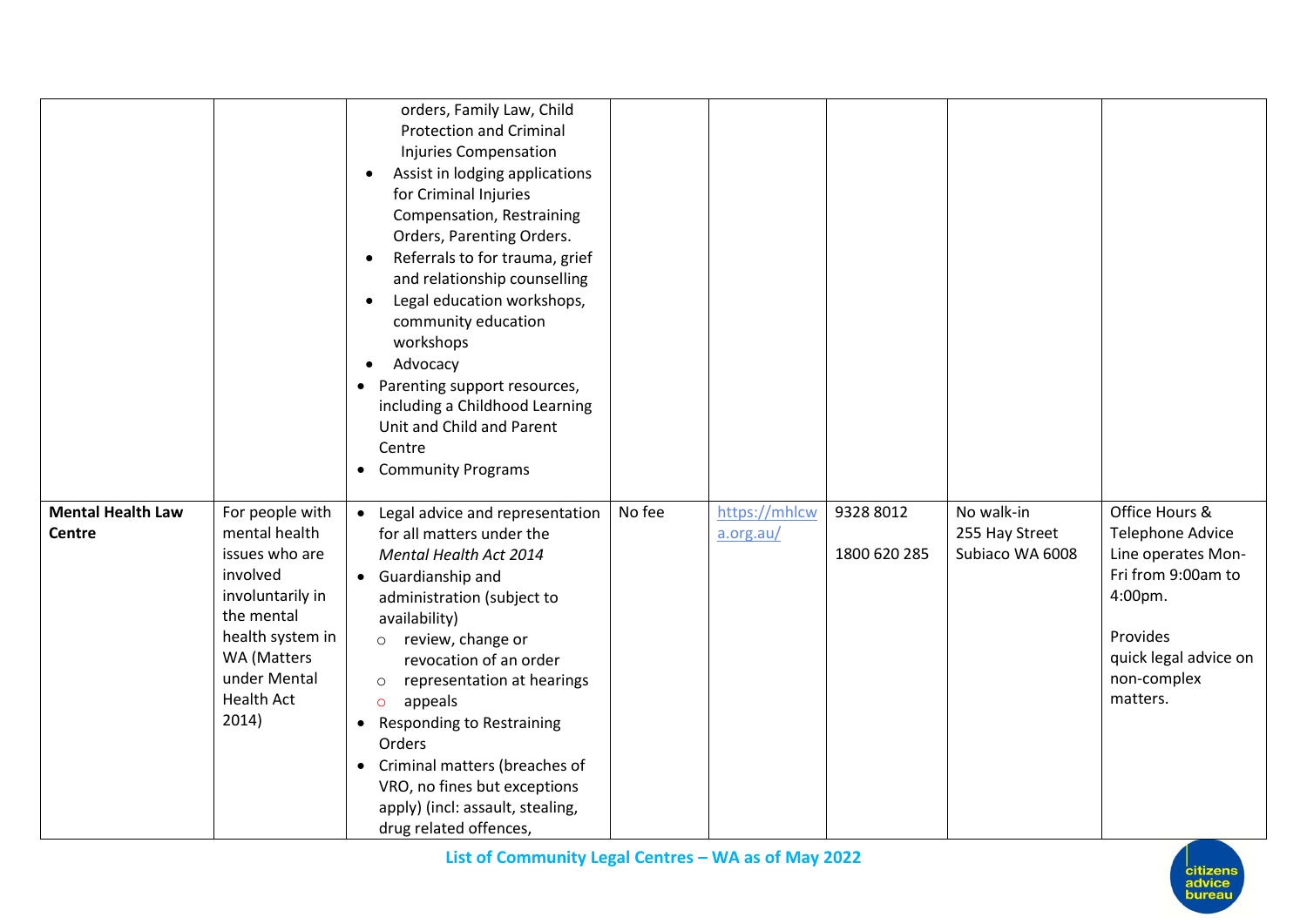|                                                     |                                   | disorderly conduct, breach of<br>bail, breach of Court or Police<br>orders)<br>Review boards on mental<br>$\bullet$<br>health tribunals<br>Assistance with the 'Start<br>$\bullet$<br>Court'. |        |              |           |                    |                                  |
|-----------------------------------------------------|-----------------------------------|-----------------------------------------------------------------------------------------------------------------------------------------------------------------------------------------------|--------|--------------|-----------|--------------------|----------------------------------|
| <b>MIDLAS</b>                                       | Within                            | • Disability services                                                                                                                                                                         | No fee | www.midlas.o | 9250 2123 | 12 Old Great       | Office hours: Mon-               |
|                                                     | catchment area                    | Disability advocacy, advice<br>$\Omega$                                                                                                                                                       |        | rg.au/       |           | Northern Hwy,      | Fri $9.30$ am $-4$ pm.           |
| <b>Midland Information</b><br><b>Debt and Legal</b> | incl. north east<br>and the hills | and assistance (incl: help<br>with NDIS and Centrelink)                                                                                                                                       |        |              |           | Midland WA 6056    | No walk ins.                     |
| <b>Advocacy Service</b>                             |                                   | Financial advice and service<br>$\bullet$                                                                                                                                                     |        |              |           | Ellenbrook office: | Tenancy advice                   |
|                                                     | This includes:                    | • Family law                                                                                                                                                                                  |        |              |           | 52a Mornington     | sessions (20                     |
|                                                     | City of Swan,                     | Children's matters.<br>$\bigcirc$                                                                                                                                                             |        |              |           | Parkway,           | minutes) every                   |
|                                                     | Shire of                          | This includes: legal advice,                                                                                                                                                                  |        |              |           | Ellenbrook WA      | Friday morning                   |
|                                                     | Mundaring and                     | assistance for application to                                                                                                                                                                 |        |              |           | 6069               | between 9:30 am -                |
|                                                     | Kalamunda,<br>Town of             | family court, breach of                                                                                                                                                                       |        |              |           |                    | 12:00 pm                         |
|                                                     | Bassendean,                       | court orders. Limited court<br>representation.                                                                                                                                                |        |              |           |                    | To make an                       |
|                                                     | City of                           | Property issues<br>$\circ$                                                                                                                                                                    |        |              |           |                    | appointment, call                |
|                                                     | Bayswater etc.                    | <b>Divorce</b><br>$\Omega$                                                                                                                                                                    |        |              |           |                    | Mon-Fri 9:30am-                  |
|                                                     |                                   | Family violence<br>$\circ$                                                                                                                                                                    |        |              |           |                    | 4:00pm                           |
|                                                     |                                   | Criminal injuries compensation<br>$\bullet$                                                                                                                                                   |        |              |           |                    |                                  |
|                                                     |                                   | claims (related to family                                                                                                                                                                     |        |              |           |                    | Ellenbrook: Mon-                 |
|                                                     |                                   | violence)                                                                                                                                                                                     |        |              |           |                    | Fri 9.30am - 4pm<br>No walk-ins. |
|                                                     |                                   | <b>Disability Discrimination Law</b><br>$\bullet$                                                                                                                                             |        |              |           |                    |                                  |
|                                                     |                                   | Tenancy (tenants only)<br>$\bullet$                                                                                                                                                           |        |              |           |                    | <b>Financial counselling</b>     |
|                                                     |                                   | Advocacy service, advice for<br>$\circ$<br>tenant advocates                                                                                                                                   |        |              |           |                    | - book via website               |
|                                                     |                                   | Assistance with restraining<br>$\bullet$                                                                                                                                                      |        |              |           |                    |                                  |
|                                                     |                                   | orders VRO & FVRO (family                                                                                                                                                                     |        |              |           |                    | Generally, will not              |
|                                                     |                                   | related violence only)                                                                                                                                                                        |        |              |           |                    | assist in complaints             |
|                                                     |                                   | Provides advice and support for<br>$\bullet$                                                                                                                                                  |        |              |           |                    | against the police,              |
|                                                     |                                   | Ndis users                                                                                                                                                                                    |        |              |           |                    | the health sector, or            |

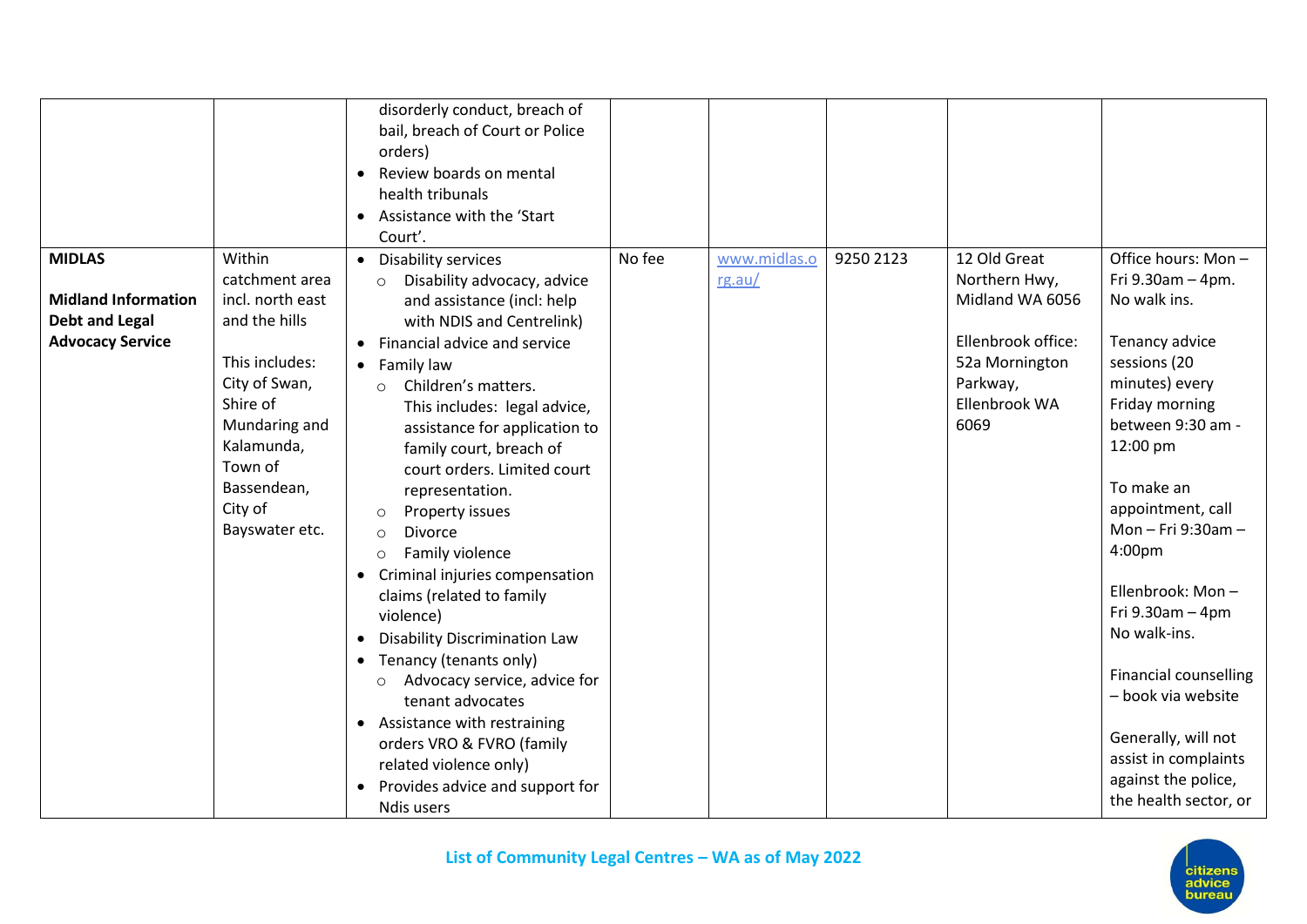|                                                             |                                          | Work and Development Permit<br>$\bullet$<br>(WDP)<br>Legal Guardianship Program<br>$\bullet$<br>(available to people with<br>disability) |                   |                          |           |                                                            | other community<br>service providers.<br>Has G&A lawyers<br>who can assist<br>people to prepare                                                                                                                                 |
|-------------------------------------------------------------|------------------------------------------|------------------------------------------------------------------------------------------------------------------------------------------|-------------------|--------------------------|-----------|------------------------------------------------------------|---------------------------------------------------------------------------------------------------------------------------------------------------------------------------------------------------------------------------------|
|                                                             |                                          |                                                                                                                                          |                   |                          |           |                                                            | Guardianship and<br>Administration<br>applications. Our<br>team will help draft<br>the application, and<br>represent at the<br><b>State Administrative</b><br>Tribunal.                                                         |
|                                                             |                                          |                                                                                                                                          |                   |                          |           |                                                            | Anyone seeking<br>vouchers must have<br>had financial<br>counselling first.                                                                                                                                                     |
|                                                             |                                          |                                                                                                                                          |                   |                          |           |                                                            | Mobile services now<br>available to travel<br>across Perth to offer<br>services to people<br>who struggle to<br>attend formal<br>appointments, those<br>with travel<br>limitations, and<br>people experiencing<br>homelessness. |
| <b>Northern Suburbs</b><br><b>Community Legal</b><br>Centre | Northern<br>suburbs area -<br>metro area | Family law* (incl. children's<br>$\bullet$<br>matters and Property<br>matters)                                                           | \$30<br>appointme | www.nsclegal.<br>org.au/ | 9301 4413 | Building 1, Edith<br>Cowan University<br>270 Joondalup Dr, | Office hours: Tues -<br>Thurs $9am - 4pm$ &<br>Fri 9am - 3pm                                                                                                                                                                    |

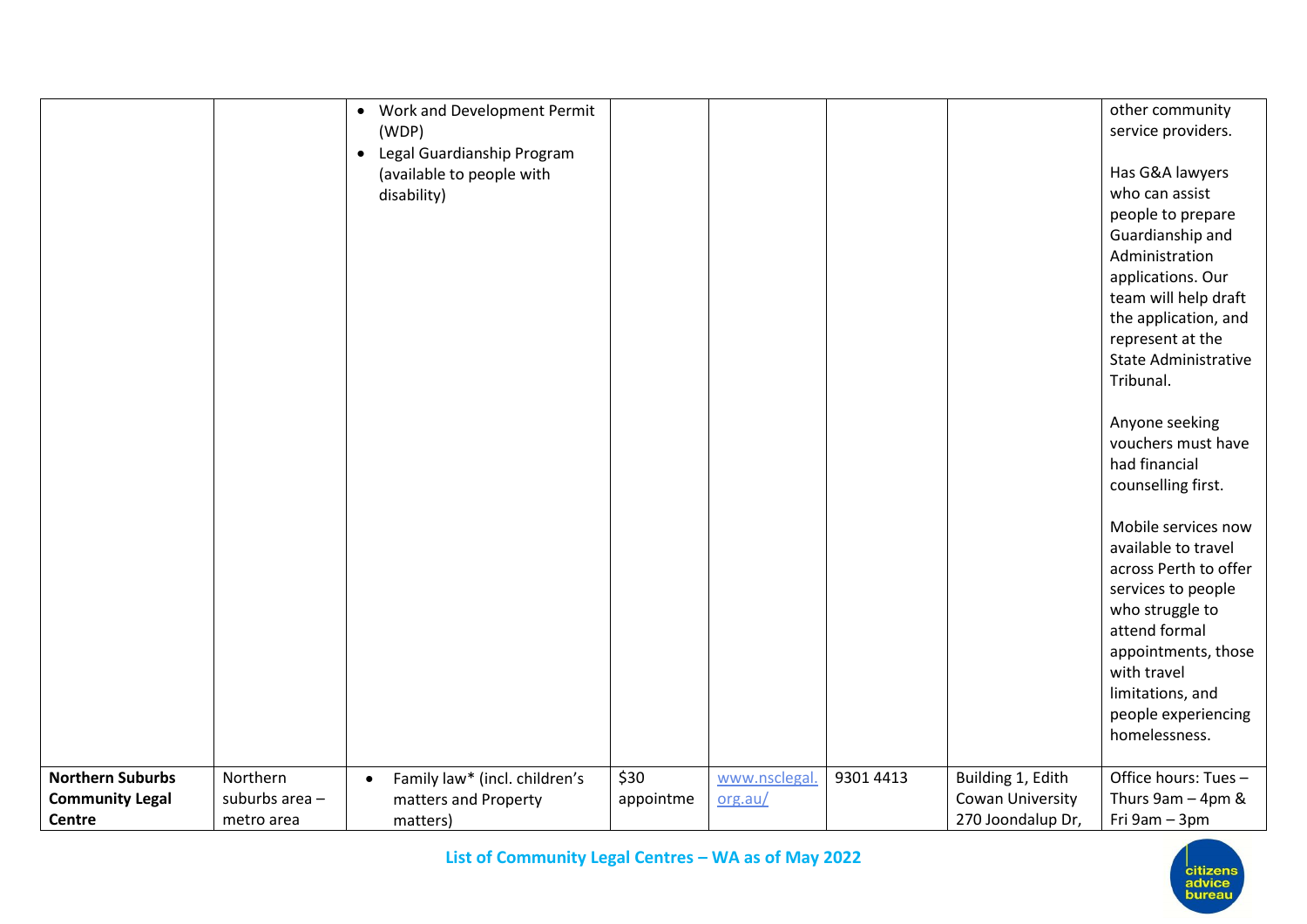| & virtual)<br>6027<br>Means tested<br>support and spousal<br>restraining orders and<br>after first appt.<br>maintenance.<br>misconduct restraining orders<br>One off advice for<br>Document<br>Civil law<br>$\bullet$<br>preparatio<br>consumer law; minor<br>property.<br>n: \$20-100<br>contractual consumer<br>No court<br>disputes<br>Debts (individual only)<br>representation<br>Motor vehicle accidents<br>Documents drafting<br>(property damage only)<br>service (discretion of<br>Minor building disputes<br>lawyer - not for<br>Traffic law matters<br>property matters)<br>Criminal injuries<br>compensation<br>Perth Metro (priority<br>Tenancy law (tenants only)<br>to low-income<br><b>Elder Abuse</b><br>earner)<br><b>Immigration Law Advice</b><br>(partner visa)<br>Minor criminal law<br>$\bullet$<br><b>Northern Suburbs</b><br>\$30<br>9440 1663<br>10 Cobbler Pl,<br>Office hours: Mon-<br>Northern and<br>www.nsclegal<br>Family law* (incl. children's<br>$\bullet$<br>Thurs $9am - 4pm$ &<br><b>Community Legal</b><br>eastern suburbs<br>Mirrabooka WA<br>matters and Property<br>appointme<br>org.au/<br><b>Centre (Mirrabooka)</b><br>nt (on-site<br>6061<br>Fri 9am-3pm<br>matters)<br>&virtual)<br>Domestic violence issues<br>* No advice on child<br>(reductions<br>(including retraining orders)<br>for<br>support and spousal<br>Civil law<br>$\bullet$ |
|---------------------------------------------------------------------------------------------------------------------------------------------------------------------------------------------------------------------------------------------------------------------------------------------------------------------------------------------------------------------------------------------------------------------------------------------------------------------------------------------------------------------------------------------------------------------------------------------------------------------------------------------------------------------------------------------------------------------------------------------------------------------------------------------------------------------------------------------------------------------------------------------------------------------------------------------------------------------------------------------------------------------------------------------------------------------------------------------------------------------------------------------------------------------------------------------------------------------------------------------------------------------------------------------------------------------------------------------------------------------------------------------|
|                                                                                                                                                                                                                                                                                                                                                                                                                                                                                                                                                                                                                                                                                                                                                                                                                                                                                                                                                                                                                                                                                                                                                                                                                                                                                                                                                                                             |
|                                                                                                                                                                                                                                                                                                                                                                                                                                                                                                                                                                                                                                                                                                                                                                                                                                                                                                                                                                                                                                                                                                                                                                                                                                                                                                                                                                                             |
|                                                                                                                                                                                                                                                                                                                                                                                                                                                                                                                                                                                                                                                                                                                                                                                                                                                                                                                                                                                                                                                                                                                                                                                                                                                                                                                                                                                             |
|                                                                                                                                                                                                                                                                                                                                                                                                                                                                                                                                                                                                                                                                                                                                                                                                                                                                                                                                                                                                                                                                                                                                                                                                                                                                                                                                                                                             |
|                                                                                                                                                                                                                                                                                                                                                                                                                                                                                                                                                                                                                                                                                                                                                                                                                                                                                                                                                                                                                                                                                                                                                                                                                                                                                                                                                                                             |
|                                                                                                                                                                                                                                                                                                                                                                                                                                                                                                                                                                                                                                                                                                                                                                                                                                                                                                                                                                                                                                                                                                                                                                                                                                                                                                                                                                                             |
|                                                                                                                                                                                                                                                                                                                                                                                                                                                                                                                                                                                                                                                                                                                                                                                                                                                                                                                                                                                                                                                                                                                                                                                                                                                                                                                                                                                             |
|                                                                                                                                                                                                                                                                                                                                                                                                                                                                                                                                                                                                                                                                                                                                                                                                                                                                                                                                                                                                                                                                                                                                                                                                                                                                                                                                                                                             |
|                                                                                                                                                                                                                                                                                                                                                                                                                                                                                                                                                                                                                                                                                                                                                                                                                                                                                                                                                                                                                                                                                                                                                                                                                                                                                                                                                                                             |
|                                                                                                                                                                                                                                                                                                                                                                                                                                                                                                                                                                                                                                                                                                                                                                                                                                                                                                                                                                                                                                                                                                                                                                                                                                                                                                                                                                                             |
|                                                                                                                                                                                                                                                                                                                                                                                                                                                                                                                                                                                                                                                                                                                                                                                                                                                                                                                                                                                                                                                                                                                                                                                                                                                                                                                                                                                             |
|                                                                                                                                                                                                                                                                                                                                                                                                                                                                                                                                                                                                                                                                                                                                                                                                                                                                                                                                                                                                                                                                                                                                                                                                                                                                                                                                                                                             |
|                                                                                                                                                                                                                                                                                                                                                                                                                                                                                                                                                                                                                                                                                                                                                                                                                                                                                                                                                                                                                                                                                                                                                                                                                                                                                                                                                                                             |
|                                                                                                                                                                                                                                                                                                                                                                                                                                                                                                                                                                                                                                                                                                                                                                                                                                                                                                                                                                                                                                                                                                                                                                                                                                                                                                                                                                                             |
|                                                                                                                                                                                                                                                                                                                                                                                                                                                                                                                                                                                                                                                                                                                                                                                                                                                                                                                                                                                                                                                                                                                                                                                                                                                                                                                                                                                             |
|                                                                                                                                                                                                                                                                                                                                                                                                                                                                                                                                                                                                                                                                                                                                                                                                                                                                                                                                                                                                                                                                                                                                                                                                                                                                                                                                                                                             |
|                                                                                                                                                                                                                                                                                                                                                                                                                                                                                                                                                                                                                                                                                                                                                                                                                                                                                                                                                                                                                                                                                                                                                                                                                                                                                                                                                                                             |
|                                                                                                                                                                                                                                                                                                                                                                                                                                                                                                                                                                                                                                                                                                                                                                                                                                                                                                                                                                                                                                                                                                                                                                                                                                                                                                                                                                                             |
|                                                                                                                                                                                                                                                                                                                                                                                                                                                                                                                                                                                                                                                                                                                                                                                                                                                                                                                                                                                                                                                                                                                                                                                                                                                                                                                                                                                             |
|                                                                                                                                                                                                                                                                                                                                                                                                                                                                                                                                                                                                                                                                                                                                                                                                                                                                                                                                                                                                                                                                                                                                                                                                                                                                                                                                                                                             |
|                                                                                                                                                                                                                                                                                                                                                                                                                                                                                                                                                                                                                                                                                                                                                                                                                                                                                                                                                                                                                                                                                                                                                                                                                                                                                                                                                                                             |
|                                                                                                                                                                                                                                                                                                                                                                                                                                                                                                                                                                                                                                                                                                                                                                                                                                                                                                                                                                                                                                                                                                                                                                                                                                                                                                                                                                                             |
|                                                                                                                                                                                                                                                                                                                                                                                                                                                                                                                                                                                                                                                                                                                                                                                                                                                                                                                                                                                                                                                                                                                                                                                                                                                                                                                                                                                             |
|                                                                                                                                                                                                                                                                                                                                                                                                                                                                                                                                                                                                                                                                                                                                                                                                                                                                                                                                                                                                                                                                                                                                                                                                                                                                                                                                                                                             |
| maintenance.<br>concession)<br>consumer law; minor<br>One off advice for                                                                                                                                                                                                                                                                                                                                                                                                                                                                                                                                                                                                                                                                                                                                                                                                                                                                                                                                                                                                                                                                                                                                                                                                                                                                                                                    |
| contractual consumer<br>Document<br>property.                                                                                                                                                                                                                                                                                                                                                                                                                                                                                                                                                                                                                                                                                                                                                                                                                                                                                                                                                                                                                                                                                                                                                                                                                                                                                                                                               |
| disputes<br>preparatio                                                                                                                                                                                                                                                                                                                                                                                                                                                                                                                                                                                                                                                                                                                                                                                                                                                                                                                                                                                                                                                                                                                                                                                                                                                                                                                                                                      |
| Property damage (traffic<br>n: \$20-100<br>accident)                                                                                                                                                                                                                                                                                                                                                                                                                                                                                                                                                                                                                                                                                                                                                                                                                                                                                                                                                                                                                                                                                                                                                                                                                                                                                                                                        |
| **No fee Older<br>Debts                                                                                                                                                                                                                                                                                                                                                                                                                                                                                                                                                                                                                                                                                                                                                                                                                                                                                                                                                                                                                                                                                                                                                                                                                                                                                                                                                                     |
| People's Rights<br>Minor building disputes                                                                                                                                                                                                                                                                                                                                                                                                                                                                                                                                                                                                                                                                                                                                                                                                                                                                                                                                                                                                                                                                                                                                                                                                                                                                                                                                                  |
| Service open to<br>Criminal injuries                                                                                                                                                                                                                                                                                                                                                                                                                                                                                                                                                                                                                                                                                                                                                                                                                                                                                                                                                                                                                                                                                                                                                                                                                                                                                                                                                        |
| compensation                                                                                                                                                                                                                                                                                                                                                                                                                                                                                                                                                                                                                                                                                                                                                                                                                                                                                                                                                                                                                                                                                                                                                                                                                                                                                                                                                                                |
| Tenancy law (tenants only)                                                                                                                                                                                                                                                                                                                                                                                                                                                                                                                                                                                                                                                                                                                                                                                                                                                                                                                                                                                                                                                                                                                                                                                                                                                                                                                                                                  |

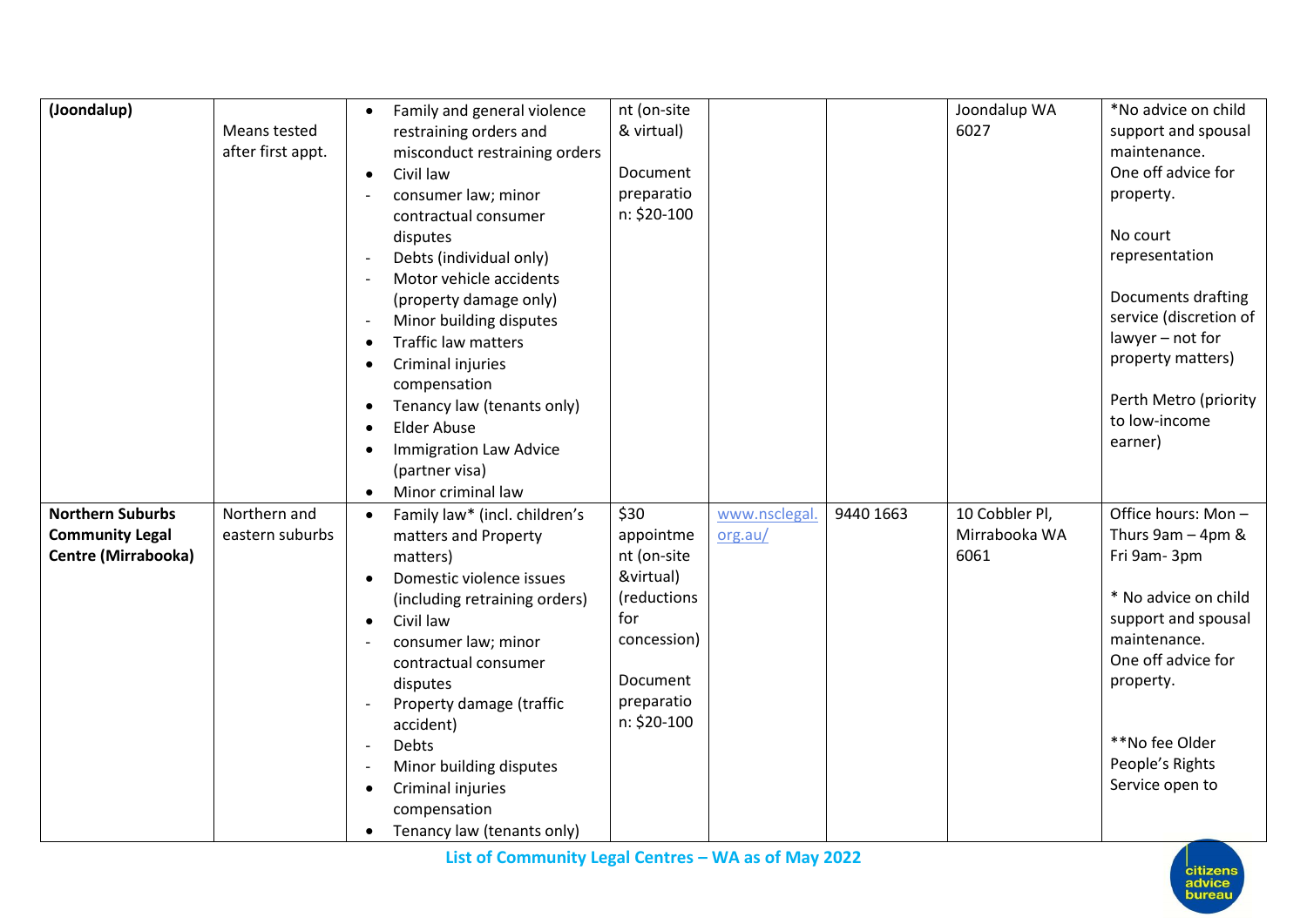|                       |              | <b>Elder Abuse</b>                          |        |               |           |                     | Older People's                               |
|-----------------------|--------------|---------------------------------------------|--------|---------------|-----------|---------------------|----------------------------------------------|
|                       |              | <b>Immigration Law Advice</b>               |        |               |           |                     | <b>Rights Service phone</b>                  |
|                       |              | (partner visa)                              |        |               |           |                     | hours:                                       |
|                       |              | Older People's Rights**<br>$\bullet$        |        |               |           |                     | Mon $-$ Thurs 9am $-$                        |
|                       |              |                                             |        |               |           |                     | 6pm, Sat 9am - 1pm                           |
|                       |              |                                             |        |               |           |                     | No court<br>representation                   |
|                       |              |                                             |        |               |           |                     | Documents drafting<br>service (discretion of |
|                       |              |                                             |        |               |           |                     | lawyer - not for                             |
|                       |              |                                             |        |               |           |                     | property matters)                            |
|                       |              |                                             |        |               |           |                     | Perth Metro (priority                        |
|                       |              |                                             |        |               |           |                     | to low-income                                |
|                       |              |                                             |        |               |           |                     | earner)                                      |
| <b>Peel Community</b> | Peel region  | Criminal law<br>$\bullet$                   | No fee | www.peelcls.c | 9581 4511 | 61B Pinjarra Road,  | Office hours: Mon-                           |
| <b>Legal Services</b> |              | Tenancy<br>$\bullet$                        |        | om.au/        |           | Mandurah WA         | Tues, Thurs - Fri 9am                        |
|                       | Means test:  | $\bullet$ Family law – property and         |        |               |           | 6210                | $-4.30pm$                                    |
|                       | \$50,000 per | children matters                            |        |               |           |                     |                                              |
|                       | annum        | Criminal injuries compensation<br>$\bullet$ |        |               |           | Outreach in:        | Pinjarra: 1st                                |
|                       |              | Domestic violence<br>$\bullet$              |        |               |           |                     | Wednesday of the                             |
|                       |              | Advocacy - tenancy, social<br>$\bullet$     |        |               |           | Boddington          | month, 9am-                                  |
|                       |              | service payments, small debts               |        |               |           |                     | 4.30pm                                       |
|                       |              | Credit and debt<br>$\bullet$                |        |               |           | Pinjarra:           |                                              |
|                       |              | <b>Issues with Centrelink</b><br>$\bullet$  |        |               |           | Murray House        | Waroona: 2nd                                 |
|                       |              | Child support agency matters<br>$\bullet$   |        |               |           | Resource Centre,    | Wednesday of the                             |
|                       |              | Community education<br>$\bullet$            |        |               |           | 14 James Street,    | month, 9am-                                  |
|                       |              | workshops:                                  |        |               |           | Pinjarra WA 6208    | 4.30pm                                       |
|                       |              | Legal information<br>$\circ$                |        |               |           |                     |                                              |
|                       |              | Credit and debt<br>$\circ$                  |        |               |           | Waroona:<br>Waroona | Byford: 4 <sup>th</sup>                      |
|                       |              | Tenancy<br>$\circ$                          |        |               |           |                     | Wednesday of the<br>month, 9am-              |
|                       |              | Dividing fences<br>$\circ$                  |        |               |           | Community           | 4.30pm                                       |
|                       |              |                                             |        |               |           | Resource Centre,    |                                              |

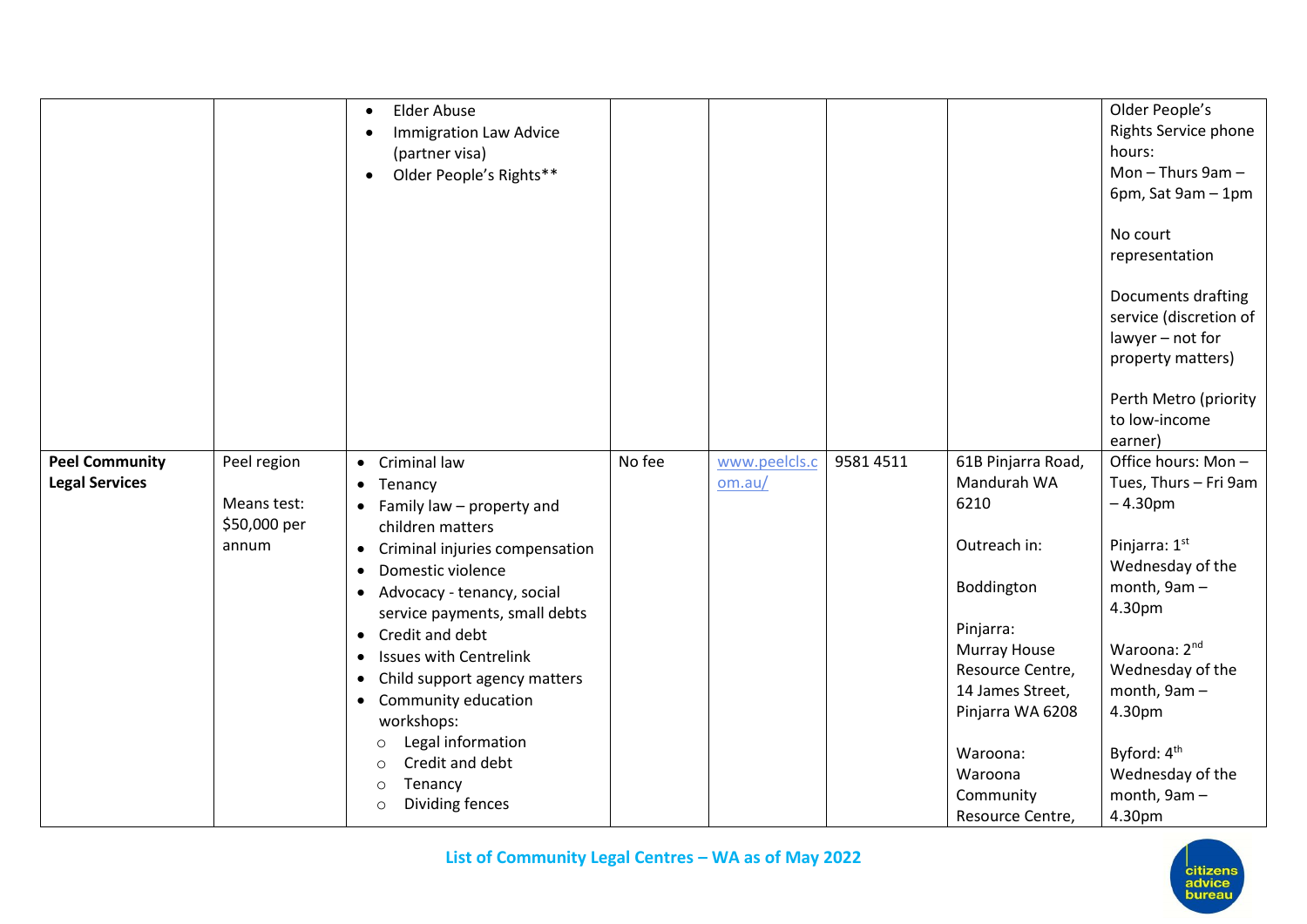|                                                                 |                                         | Wills, EPA and Advanced<br>$\circ$<br><b>Health Directives</b><br>Property settlement<br>$\circ$                                                                                                                                                                                                                                                                                                                                                                                                                               |        |                       |           | 10 Henning Street,<br>Waroona WA 6215<br>Byford:<br>Community<br>Recreation Centre,<br>38 Mead Street,<br>Byford WA 6122<br>Mandurah:<br>Monday, Tuesday,<br>Thursday and<br>Friday.<br>Falcon: coming<br>soon | Advice only<br>No court assistance<br>Closed for lunch<br>12:30-1:00 PM<br>Advanced Health<br>directive-Only<br>Doctors will assist<br>clients for medical<br>advice. |
|-----------------------------------------------------------------|-----------------------------------------|--------------------------------------------------------------------------------------------------------------------------------------------------------------------------------------------------------------------------------------------------------------------------------------------------------------------------------------------------------------------------------------------------------------------------------------------------------------------------------------------------------------------------------|--------|-----------------------|-----------|----------------------------------------------------------------------------------------------------------------------------------------------------------------------------------------------------------------|-----------------------------------------------------------------------------------------------------------------------------------------------------------------------|
| <b>Pilbara Community</b><br><b>Legal Services</b><br>(Karratha) | Means tested -<br>case by case<br>basis | • Financial counselling<br>• Family law (incl. children's<br>matters)<br>Property settlement<br>$\circ$<br>Parenting<br>$\circ$<br>Divorce<br>$\circ$<br>Care and protection<br>$\circ$<br>Family and domestic<br>$\circ$<br>violence<br>• Wills and Deceased estates<br>Domestic violence advocacy &<br>$\bullet$<br>victim support<br>• Tenancy (Advice and Education<br>Service)<br>• Disability Advocacy<br>Migrant service (incl. assisting<br>$\bullet$<br>migrants settle in, housing,<br>employment, legal, education) | No fee | www.pcls.net.<br>$au$ | 9185 5899 | Units 52-54,<br>5-15 Sharpe<br>Avenue,<br>Karratha WA 6714                                                                                                                                                     | Office hours: Mon-<br>Fri 8am - 4pm<br>Does not provide<br>legal advice on<br>criminal law                                                                            |

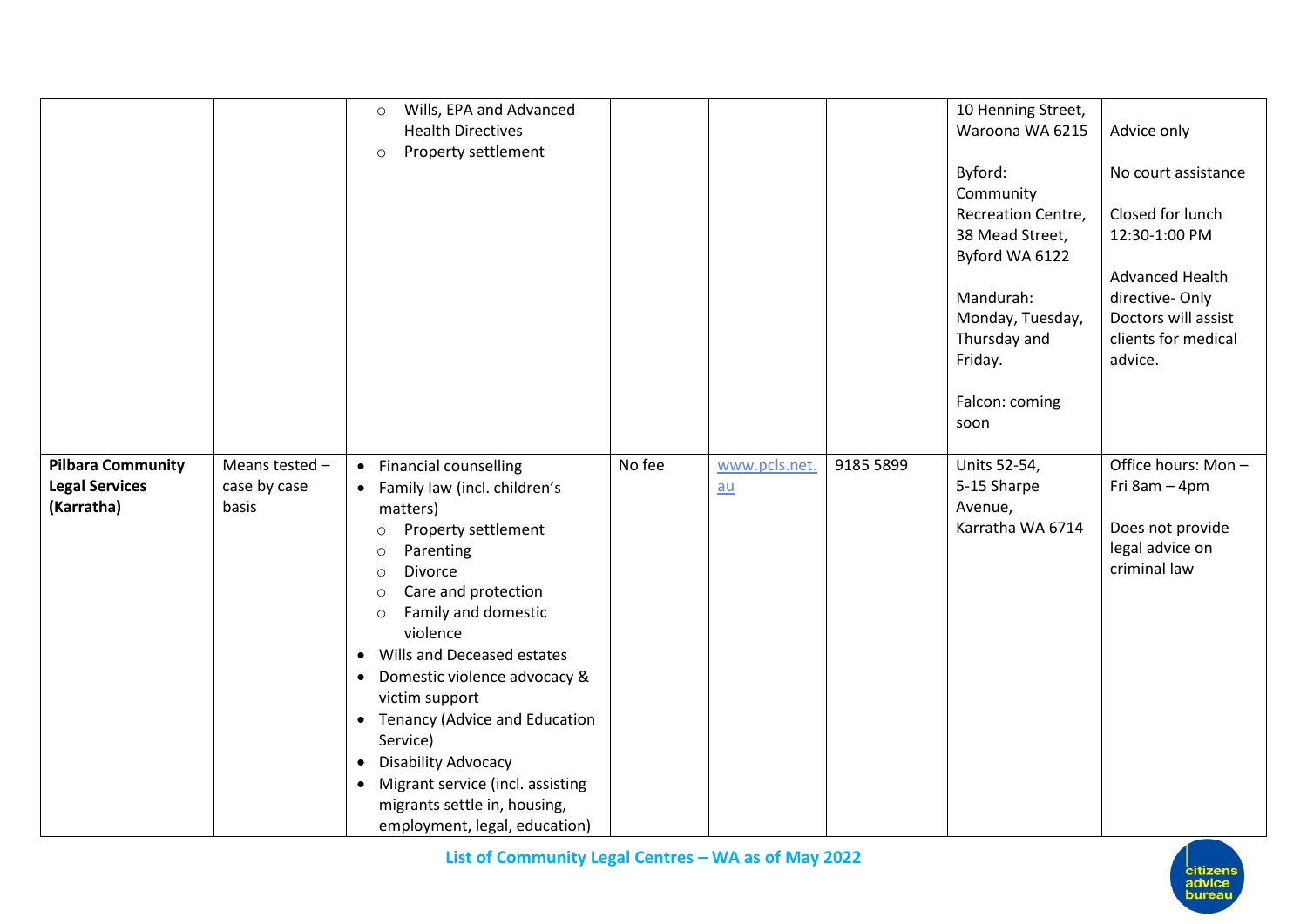| <b>Pilbara Community</b><br><b>Legal Centre</b><br>(Newman)          | Newman area<br>only                     | Criminal injuries compensation<br>$\bullet$<br><b>Redress Support</b><br>$\bullet$<br>Indigenous Advancement<br>$\bullet$<br>Outreach Program<br><b>Financial Counselling</b><br>$\bullet$<br>Tenancy support and advocacy<br>$\bullet$<br>Outreach from South Headland<br>$\bullet$<br>for other areas of Law<br><b>Housing Support</b><br>$\bullet$<br>Indigenous outreach<br>$\bullet$                                                                                           | No fee | www.pcls.net.<br>$au$ | 9140 1613 | Newman House<br>4/46 Iron Ore<br>Parade<br>Newman WA 6753                                          | Office hours: Mon-<br>Fri 8am - 4pm |
|----------------------------------------------------------------------|-----------------------------------------|-------------------------------------------------------------------------------------------------------------------------------------------------------------------------------------------------------------------------------------------------------------------------------------------------------------------------------------------------------------------------------------------------------------------------------------------------------------------------------------|--------|-----------------------|-----------|----------------------------------------------------------------------------------------------------|-------------------------------------|
| <b>Pilbara Community</b><br><b>Legal Services</b><br>(Roebourne)     | Means tested -<br>case by case<br>basis | Family law - parenting, divorce,<br>$\bullet$<br>care and protection, property<br>settlement limited assistance<br>Drafting simple wills<br>$\bullet$<br>Deceased estates-Applications<br>$\bullet$<br>for EPA and EPG<br>Criminal injuries compensation<br>$\bullet$<br><b>Financial counselling</b><br>$\bullet$<br><b>Housing Support</b><br>$\bullet$<br><b>Redress Support</b><br>$\bullet$                                                                                    | No fee | www.pcls.net.<br>$au$ | 9185 5899 | 2 Padbury Street<br>Roebourne WA<br>6718                                                           | Office hours: Mon-<br>Fri 8am - 4pm |
| <b>Pilbara Community</b><br><b>Legal Services</b><br>(South Hedland) | East Pilbara<br>area only               | Family law (incl. children's<br>$\bullet$<br>matters)<br>Property settlement<br>$\circ$<br>Parenting<br>$\circ$<br>Divorce<br>$\circ$<br>Care and protection<br>$\circ$<br>Family and domestic<br>$\circ$<br>violence<br>Criminal injuries compensation<br>$\bullet$<br>Housing support<br>$\bullet$<br><b>Financial counselling</b><br>$\bullet$<br>Will and Deceased Estates<br>$\bullet$<br><b>Redress Support</b><br>$\bullet$<br><b>Community Migrant Service</b><br>$\bullet$ | No fee | www.pcls.net.<br>$au$ | 9140 1613 | South Hedland<br>Lotteries House<br><b>Units 7 &amp; 9</b><br>2 Leake St, South<br>Hedland WA 6722 | Office hours: Mon-<br>Fri 8am - 4pm |

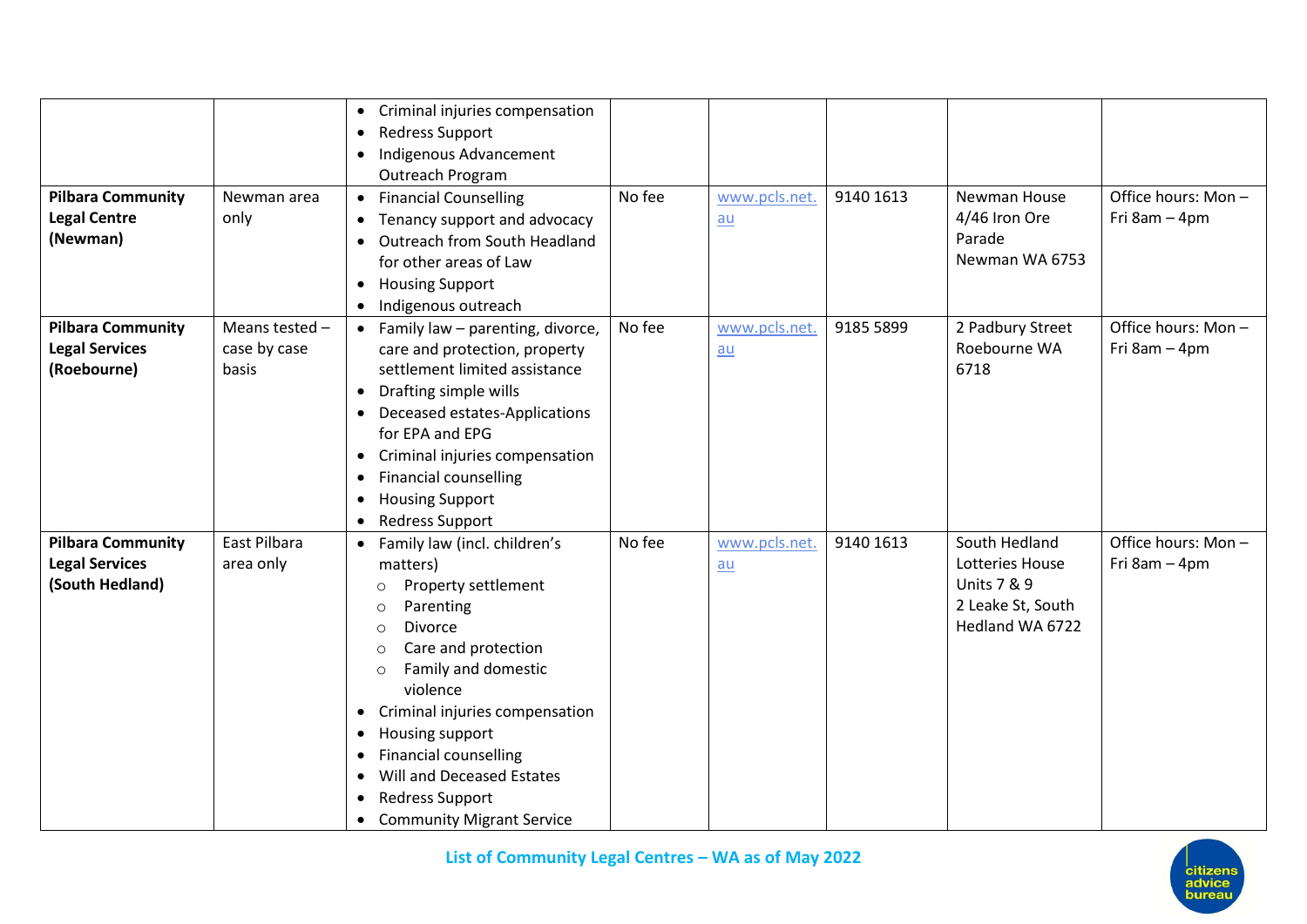|                                                                                                 |                                                              | Tenancy advocacy<br>$\bullet$<br>Disability facilitator & advocate<br>$\bullet$                                                                                                                                                                                                                                                                                                                                                                                          |        |                                                                                                                                 |                                        |                                                                                                                                                                                                                                                                              |                                                              |
|-------------------------------------------------------------------------------------------------|--------------------------------------------------------------|--------------------------------------------------------------------------------------------------------------------------------------------------------------------------------------------------------------------------------------------------------------------------------------------------------------------------------------------------------------------------------------------------------------------------------------------------------------------------|--------|---------------------------------------------------------------------------------------------------------------------------------|----------------------------------------|------------------------------------------------------------------------------------------------------------------------------------------------------------------------------------------------------------------------------------------------------------------------------|--------------------------------------------------------------|
| <b>Regional Alliance</b><br>West                                                                | Geraldton                                                    | Legal information, advice and<br>support in most areas of law:<br>• Tenant advocacy<br><b>Financial counselling</b><br>$\bullet$<br><b>Financial literacy</b><br>$\bullet$<br>Financial emergency relief<br>$\bullet$<br>Housing assistance<br>$\bullet$<br>programmes<br>Housing and homelessness<br>$\bullet$<br>support<br><b>Prisoner Reintegration</b><br>$\bullet$<br>(Community Re-entry<br>Assistance incl. counselling,<br>budgeting and housing<br>assistance) | No fee | www.raw.org.<br>au/                                                                                                             | 9938 0600<br>0491 206 480<br>9941 1204 | 1/114 Sanford St,<br><b>Geraldton WA</b><br>6531<br>7 Stuart Street<br>Carnarvon WA<br>6701<br>Outreach in:<br>- Meekatharra,<br>Mt Magnet,<br>Cue,<br>Northampton<br>and Yalgoo<br>(for<br>Aboriginal<br>women $-$<br>Nyarlu<br>Miyarnumual<br>gu)<br>- Exmouth<br>- Denham | Office hours: Mon-<br>Thu 8:30am -<br>4:30pm                 |
| Southern<br><b>Communities</b><br><b>Advocacy Legal</b><br><b>Education Service</b><br>(SCALES) | Low income<br>people residing<br>in Kwinana or<br>Rockingham | Tenancy and public housing<br>$\bullet$<br><b>Criminal Law</b><br>$\bullet$<br><b>Criminal Injury Compensation</b><br>$\bullet$<br>Family law<br>$\bullet$<br>Family & Domestic violence<br>$\bullet$<br>Immigration and refugee law<br>$\bullet$<br>Civil matters<br>$\bullet$<br>Centrelink<br>$\bullet$<br>Equal opportunity claims<br>$\bullet$<br>Consumer Law<br>$\bullet$                                                                                         | No fee | www.murdoc<br>h.edu.au/scho<br>ol-of-<br>law/southern-<br>communities-<br>advocacy-<br>legal-and-<br>education-<br>service-inc. | 9550 0400<br>9527 4802                 | Suite 3, St Nicholas<br><b>Community Centre</b><br>14 Council Avenue,<br>Rockingham WA<br>6168                                                                                                                                                                               | Office hours:<br>Mon to Thurs 9am -<br>5pm<br>Fri 9am - 12pm |

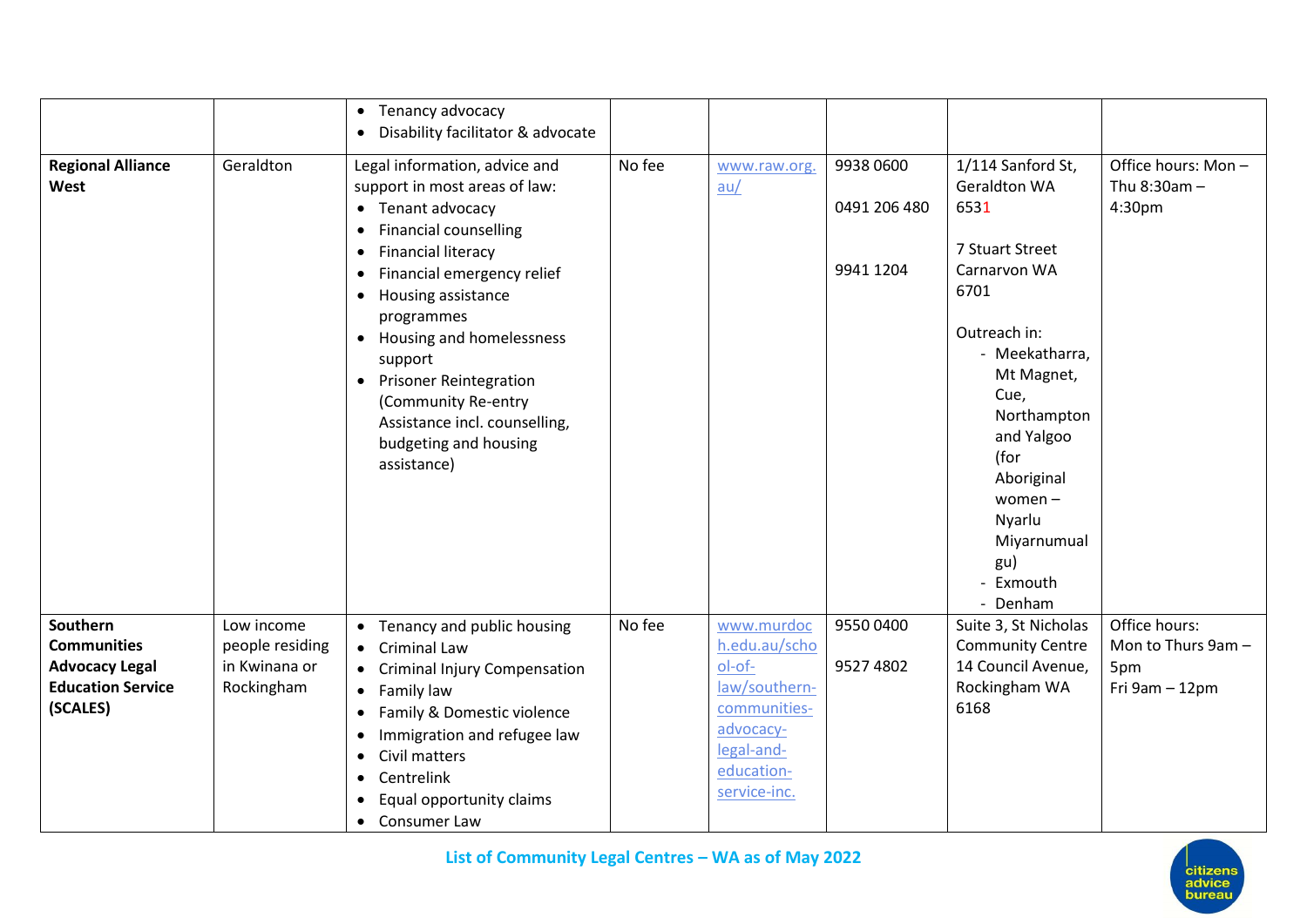|                                                            |                                                                                                                                                                       | Contract Law<br>$\bullet$<br>Debt<br>$\bullet$                                                                                                                                                                                                                                                                                                                                                                                            |                      |                                                    |                                       |                                                                                                                                                                                                                                                |                                                                                                                                                                                                                                                            |
|------------------------------------------------------------|-----------------------------------------------------------------------------------------------------------------------------------------------------------------------|-------------------------------------------------------------------------------------------------------------------------------------------------------------------------------------------------------------------------------------------------------------------------------------------------------------------------------------------------------------------------------------------------------------------------------------------|----------------------|----------------------------------------------------|---------------------------------------|------------------------------------------------------------------------------------------------------------------------------------------------------------------------------------------------------------------------------------------------|------------------------------------------------------------------------------------------------------------------------------------------------------------------------------------------------------------------------------------------------------------|
| <b>South West</b><br><b>Community Legal</b><br>Centre Inc. | Disadvantaged<br>and vulnerable<br>people living in<br>the South West<br><b>Means testing</b><br>but may be<br>waived in<br>circumstances<br>of financial<br>hardship | • Family law (incl. parenting<br>arrangements, divorce and<br>property settlement)<br>Child support and maintenance<br>$\bullet$<br>Restraining orders<br>Criminal injuries compensation<br>$\bullet$<br>Tenancy matters (tenants only)<br>$\bullet$<br>Neighbourhood issues<br>$\bullet$                                                                                                                                                 | Free legal<br>advice | www.swclc.or<br>g.au/                              | 9791 3206<br>92219393<br>1800 999 727 | 14 Plaza Street<br>South Bunbury WA<br>6230<br>Outreach:<br>Bunbury<br>$\overline{\phantom{a}}$<br>Regional<br>Prison<br>Bridgetown<br><b>Busselton</b><br>Collie<br>Harvey<br>Manjimup<br>Margaret<br>River<br>Narrogin<br>(only by<br>phone) | Office hours: Mon-<br>Fri 9am - 4pm<br>https://www.swclc.o<br>rg.au/dutylawyerser<br>vice                                                                                                                                                                  |
| <b>Street Law</b><br><b>Centre WA</b>                      | Homeless or at<br>risk of<br>homelessness in<br><b>WA</b>                                                                                                             | • Debts<br>Fines and infringements<br>Criminal Law (minor charges)<br>Discrimination<br>$\bullet$<br>Police complaint<br>$\bullet$<br><b>Criminal Injuries Compensation</b><br>$\bullet$<br>Freedom of Information<br>$\bullet$<br>applications<br>$\bullet$ ID Documents - applying for<br>birth certificate/photo<br>identification documents<br><b>Restraining Orders</b><br>$\bullet$<br>Early release of Superannuation<br>$\bullet$ | No fee               | www.streetla<br>wcentre.org.a<br><u <="" u=""></u> | 9221 7661<br>1800 752 992             | Outreach centres:<br><b>Ruah Centre: 33</b><br>Shenton Street,<br>Northbridge<br>(every second Tues<br>$10am - 12pm)$<br>Tranby: $6/5$<br>Aberdeen Street,<br>Perth (every Fri<br>8.30 -10.30am)<br>Passages: (12-25yo<br>only): 143 Edward    | Work may include:<br><b>Minor Court</b><br>work,<br>however this<br>is limited<br>Advice about<br>driver's<br>License issues<br>What to do<br>when<br>someone dies<br>Housing issues<br>Warm<br>$\overline{\phantom{a}}$<br>referrals to<br>other services |

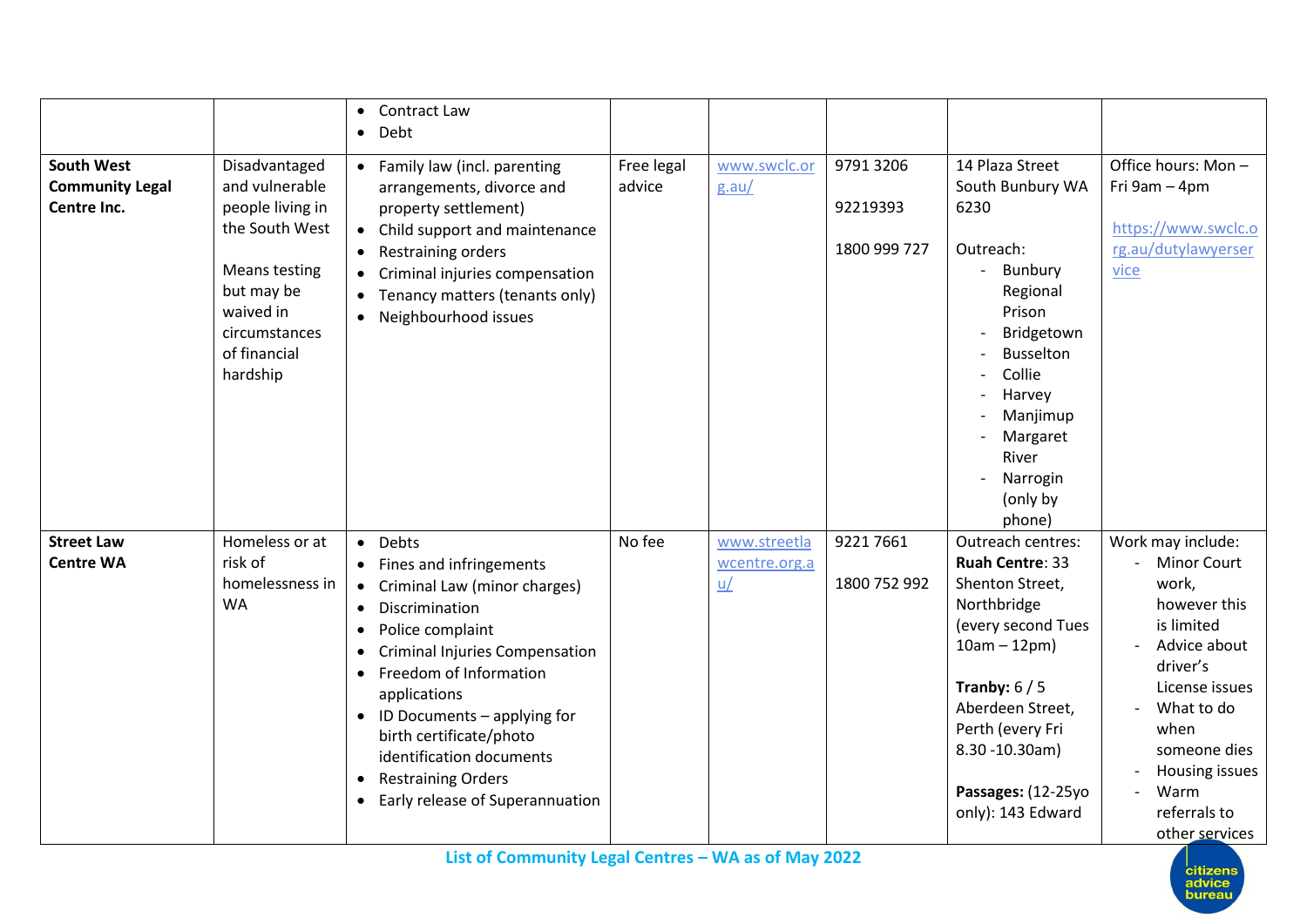|                                                                 |                                                                                                                                                                                                                                                     |                                                                                                                                                                                                                                                                                                                                                                                                                                                                                                                                            |        |                       |                                                                                                  | Street, Perth (every<br>Wed 10am - 12pm)<br>St Pats: 12 Queen<br>Victoria Street,<br>Fremantle (every<br>second Tues 9am -<br>11am)<br>Karnany: 25 Spring<br>Road, Midland<br>(Tues 9am -12pm<br>weekly)<br>Mobile MIDLAS bus<br>Bassendean: 10am<br>-12pm, every |                                                                                                                                                                                                                                                                                         |
|-----------------------------------------------------------------|-----------------------------------------------------------------------------------------------------------------------------------------------------------------------------------------------------------------------------------------------------|--------------------------------------------------------------------------------------------------------------------------------------------------------------------------------------------------------------------------------------------------------------------------------------------------------------------------------------------------------------------------------------------------------------------------------------------------------------------------------------------------------------------------------------------|--------|-----------------------|--------------------------------------------------------------------------------------------------|-------------------------------------------------------------------------------------------------------------------------------------------------------------------------------------------------------------------------------------------------------------------|-----------------------------------------------------------------------------------------------------------------------------------------------------------------------------------------------------------------------------------------------------------------------------------------|
|                                                                 |                                                                                                                                                                                                                                                     |                                                                                                                                                                                                                                                                                                                                                                                                                                                                                                                                            |        |                       |                                                                                                  | Friday                                                                                                                                                                                                                                                            |                                                                                                                                                                                                                                                                                         |
| <b>Sussex Street</b><br><b>Community Legal</b><br><b>Centre</b> | For low income<br>and<br>disadvantaged<br>people in the<br>$community -$<br>need to meet<br>income and<br>asset limits. -<br>means tested<br>Tenancy issues<br>for south west<br>metro area<br>Eligible for<br>assistance after<br>income test, if: | Family law (Divorce,<br>$\bullet$<br>Separation, Children Matters<br>and Domestic Violence,<br>including Restraining Orders)<br>• Civil law<br>Minor criminal matters<br>$\bullet$<br><b>Welfare Rights</b><br>$\bullet$<br><b>Disability Discrimination</b><br>$\bullet$<br><b>Tenancy Advocacy and financial</b><br>matters<br>Individual Disability Advocacy<br>$\bullet$<br><b>Financial Counselling</b><br>$\bullet$<br>Night Legal Service* on Monday<br>$\bullet$<br>and Thursday nights family and<br>civil<br>• Outreach Services | No fee | www.sscls.asn<br>.au/ | Phone<br>number:<br>6253 9500<br>Country callers<br>& IDAS:<br>1300 648 655<br>TTY:<br>9470 2831 | 29 Sussex St, East<br>Victoria Park WA<br>6101<br>Outreach services:<br>Belmont: Open<br>Monday to Friday,<br>available to people<br>on a low income.<br>Services:<br>- Family law<br>- Civil law<br>- Minor criminal<br>law                                      | Office hours: Mon-<br>Fri 9.30am - 4.30pm<br>Monday/Thursday A<br>Night Legal Service<br>(no geographical or<br>income restrictions)<br>which cover:<br>Family<br>Divorce and<br>separation<br>Care and<br>$\overline{\phantom{a}}$<br>protection of<br>children<br>Children<br>matters |

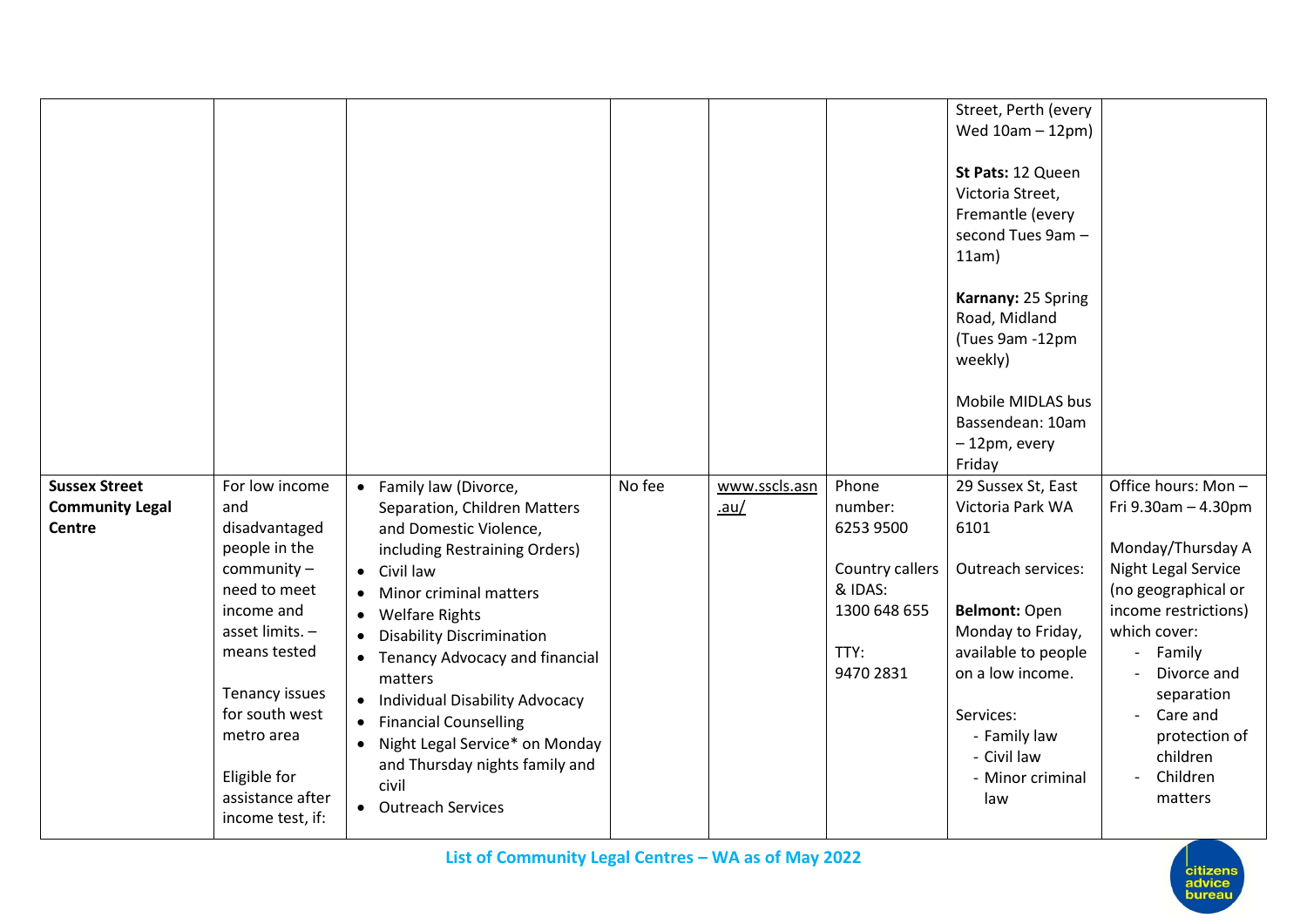|                                                        | - Have no<br>dependent<br>children -<br>earn less<br>50,000 per<br>annum<br>- Have<br>dependent<br>children -<br>earn 75,000<br>annum<br>- Have net<br>assets of less<br>than \$410,<br>000                                      |                                                                                                                                                                                                                                                                                                                                                                                                                                                            |        |                        |                                                                                            | <b>Canning Vale:</b><br>Monday to Friday.<br>Services:<br>- Financial<br>counselling<br>Armadale:<br>Monday,<br>Wednesday, Friday<br>at St Matthew's<br>Anglican Church,<br>Armadale (on Jull<br>Street).<br>Services:<br>- Welfare rights<br>- Financial<br>counselling | Initial<br>$\mathbf{r}$<br>property<br>settlement<br>advice<br>Family and<br>$\overline{\phantom{a}}$<br>Domestic<br>Violence<br>Civil Law<br>Motor Vehicle<br>accidents<br>Property<br>damage |
|--------------------------------------------------------|----------------------------------------------------------------------------------------------------------------------------------------------------------------------------------------------------------------------------------|------------------------------------------------------------------------------------------------------------------------------------------------------------------------------------------------------------------------------------------------------------------------------------------------------------------------------------------------------------------------------------------------------------------------------------------------------------|--------|------------------------|--------------------------------------------------------------------------------------------|--------------------------------------------------------------------------------------------------------------------------------------------------------------------------------------------------------------------------------------------------------------------------|------------------------------------------------------------------------------------------------------------------------------------------------------------------------------------------------|
| <b>Welfare Rights &amp;</b><br><b>Advocacy Service</b> | <b>Centrelink and</b><br>Family<br>Assistance:<br>Across WA<br><b>Tenancy</b><br>Assistance:<br>Areas of City of<br>Perth, Mosman<br>Park, Cottesloe,<br>Peppermint<br>Grove,<br>Claremont,<br>Nedlands,<br>Subiaco,<br>Vincent, | Representation and advocacy:<br>Residential tenancy advice<br>$\bullet$<br>(Includes private and public<br>housing)<br>Centrelink<br>$\bullet$<br><b>Family Assistance Office</b><br>$\bullet$<br>issues<br>Advice for those with<br>$\bullet$<br>Centrelink issues or those<br>cut-off from payments,<br>including family tax benefits<br><b>Social Security Prosecution</b><br>$\bullet$<br>Assistance<br>Tenancy matters<br>$\bullet$<br>representation | No fee | www.wraswa.<br>org.au/ | $(08)$ 9328<br>1751<br><b>TTY users can</b><br>use 133 677<br>then ask for<br>0448 108 528 | 98 Edward St, Perth<br>WA 6000<br>No walk-in; call for<br>over-the-phone<br>advice.                                                                                                                                                                                      | Office hours: Mon-<br>Fri 9am - 5pm<br>Fact sheets available<br>on website under<br>the Resources<br>section.<br>No ongoing<br>casework in matters<br>that do not have<br>legal merit.         |

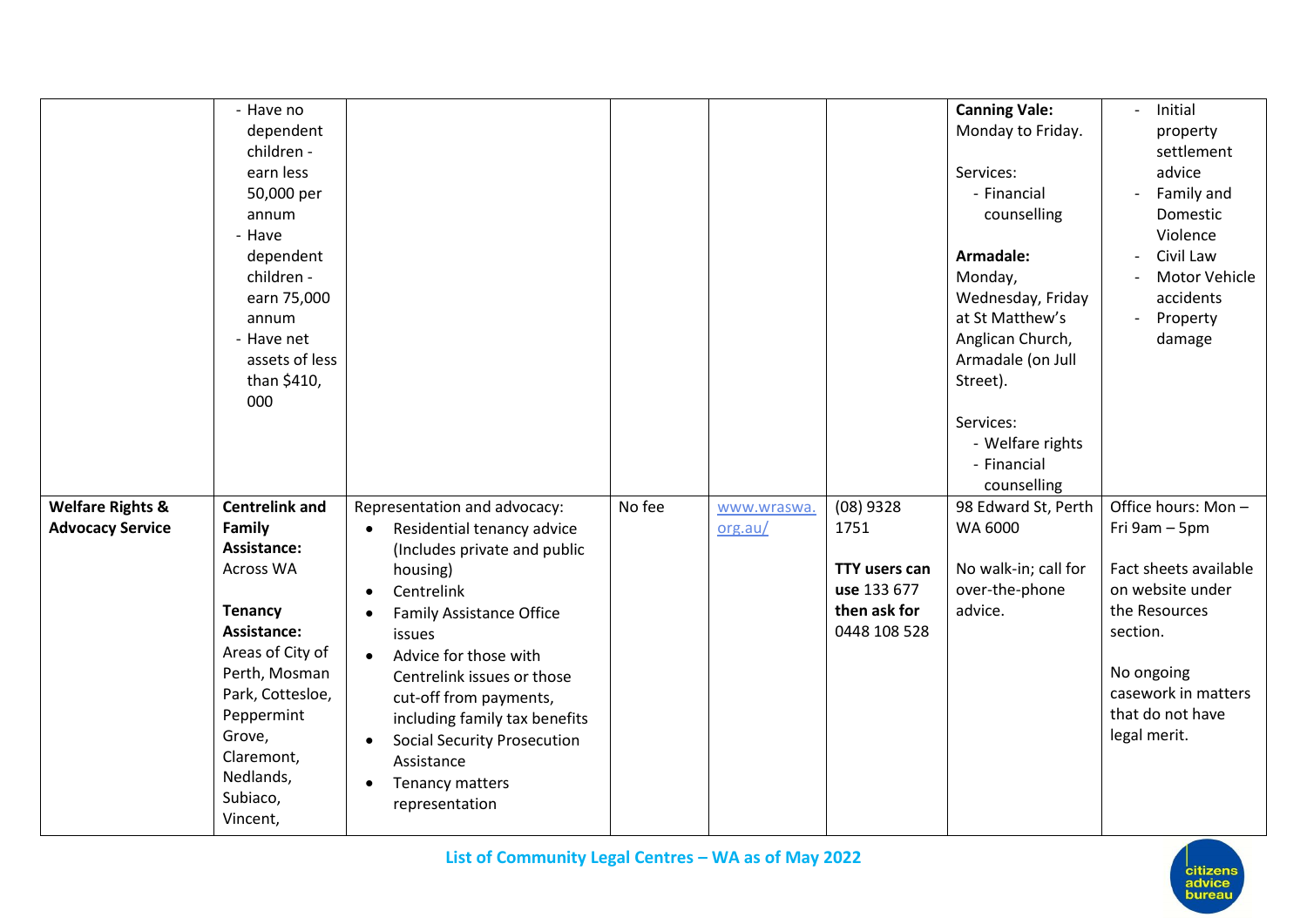|                                     | Wembley,<br>Wembley<br>Downs, Mount<br>Lawley,<br>Cambridge,<br>Glendalough,<br>Bayswater,<br>Coolbinia,<br>Menora,<br>Scarborough.<br><b>Social</b><br><b>Security</b><br><b>Prosecution</b> |                                                                                                                                                                                                              |        |                              |                                                          |                                                  |                                                                                          |
|-------------------------------------|-----------------------------------------------------------------------------------------------------------------------------------------------------------------------------------------------|--------------------------------------------------------------------------------------------------------------------------------------------------------------------------------------------------------------|--------|------------------------------|----------------------------------------------------------|--------------------------------------------------|------------------------------------------------------------------------------------------|
|                                     | Assistance:                                                                                                                                                                                   |                                                                                                                                                                                                              |        |                              |                                                          |                                                  |                                                                                          |
|                                     | <b>Across WA</b>                                                                                                                                                                              |                                                                                                                                                                                                              |        |                              |                                                          |                                                  |                                                                                          |
| Wheatbelt<br><b>Community Legal</b> | Wheatbelt<br>community, for                                                                                                                                                                   | • Family law (parenting,<br>property, divorce)                                                                                                                                                               | No fee | www.wheatb<br>eltclc.com.au/ | $(08)$ 9622<br>5200                                      | 327 Fitzgerald<br>Street Northam,                | Office hours: Mon-<br>Thurs 9am - 4pm                                                    |
| <b>Centre Inc</b>                   | those who are                                                                                                                                                                                 | • Child protection                                                                                                                                                                                           |        |                              |                                                          | WA 6401                                          |                                                                                          |
|                                     | disadvantaged                                                                                                                                                                                 | Domestic violence                                                                                                                                                                                            |        |                              |                                                          |                                                  |                                                                                          |
|                                     | or experiencing<br>hardship.                                                                                                                                                                  | <b>Family Violence Restraining</b>                                                                                                                                                                           |        |                              |                                                          | Outreach:<br>Moora                               |                                                                                          |
|                                     |                                                                                                                                                                                               | Orders                                                                                                                                                                                                       |        |                              |                                                          | Merredin                                         |                                                                                          |
|                                     |                                                                                                                                                                                               | Tenancy<br>$\bullet$<br>Criminal injury compensation                                                                                                                                                         |        |                              |                                                          |                                                  |                                                                                          |
|                                     |                                                                                                                                                                                               | Minor criminal matters                                                                                                                                                                                       |        |                              |                                                          |                                                  |                                                                                          |
|                                     |                                                                                                                                                                                               | Minor civil claims<br>$\bullet$                                                                                                                                                                              |        |                              |                                                          |                                                  |                                                                                          |
| <b>Women's Legal</b>                | Disadvantaged                                                                                                                                                                                 | Family law (parenting related<br>$\bullet$                                                                                                                                                                   | Free   | www.wlswa.o                  | $(08)$ 9272                                              | Level 1, 445 Hay St,                             | Office hours: Mon-                                                                       |
| <b>Service WA (formerly</b>         | women who live                                                                                                                                                                                | matters, divorce and some                                                                                                                                                                                    |        | rg.au/                       | 8800                                                     | Perth WA 6000                                    | Fri 9am - 4.30pm                                                                         |
| known as Women's                    | in Western                                                                                                                                                                                    | property settlement matters                                                                                                                                                                                  |        |                              |                                                          | (CSA Building)                                   |                                                                                          |
|                                     |                                                                                                                                                                                               |                                                                                                                                                                                                              |        |                              |                                                          |                                                  | Property Legal Clinic                                                                    |
|                                     |                                                                                                                                                                                               |                                                                                                                                                                                                              |        |                              |                                                          |                                                  |                                                                                          |
|                                     |                                                                                                                                                                                               |                                                                                                                                                                                                              |        |                              |                                                          |                                                  |                                                                                          |
|                                     |                                                                                                                                                                                               |                                                                                                                                                                                                              |        |                              |                                                          |                                                  |                                                                                          |
|                                     |                                                                                                                                                                                               |                                                                                                                                                                                                              |        |                              |                                                          |                                                  |                                                                                          |
| Law Centre)                         | Australia.                                                                                                                                                                                    | through the legal clinic)<br>Family violence (identifying and<br>responding to family violence<br>and restraining order matters)<br>Protection and care (matters<br>$\bullet$<br>involving the Department of |        |                              | 1800 625 122<br>For Djinda<br>Service: (08)<br>9200 2202 | Outreach:<br>Midland<br>(Djinda<br>Service only) | not suitable for<br>women who have<br>ongoing or complex<br>family court<br>proceedings. |